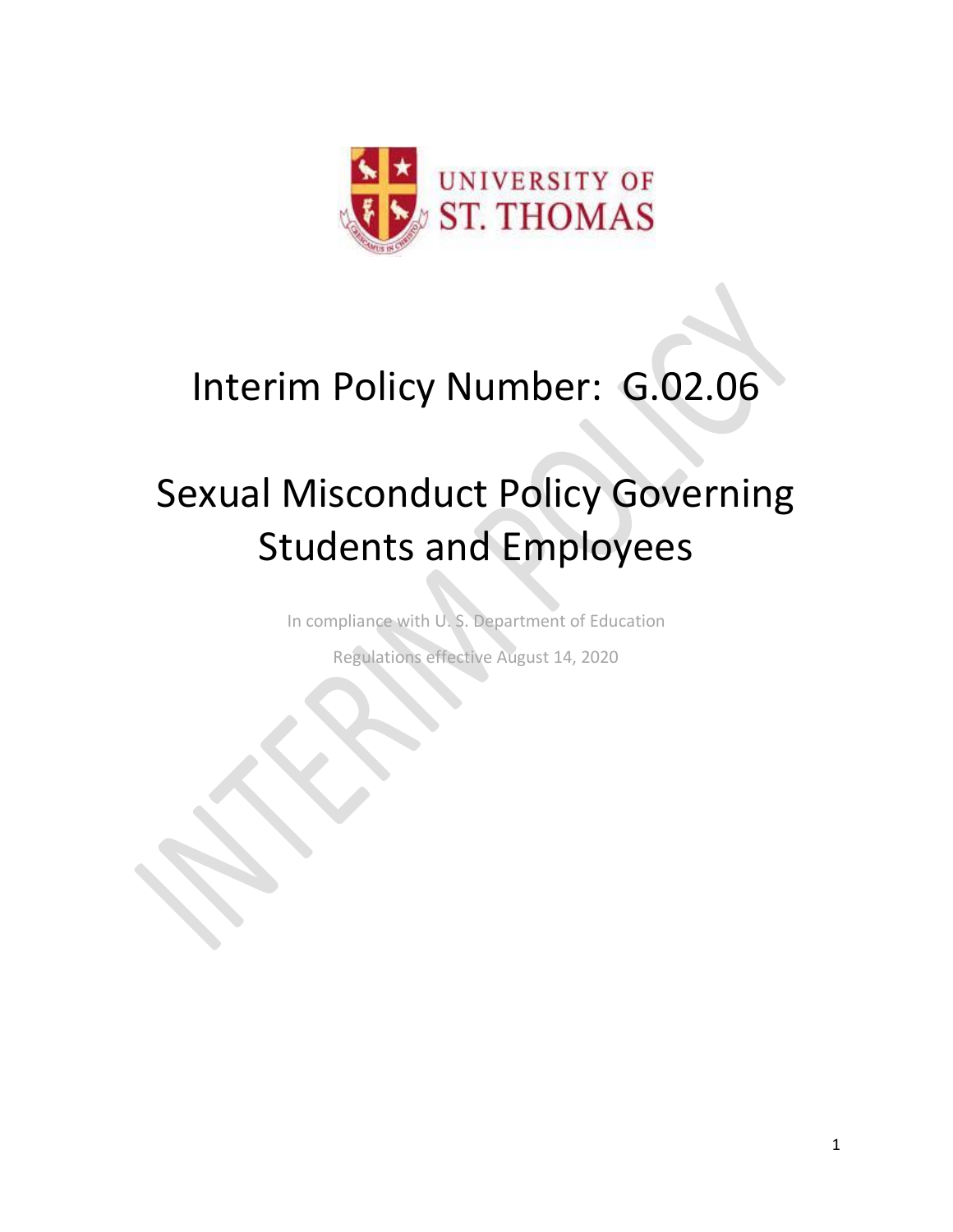# **Contents**

| 1. |         | Introduction                          | 5              |
|----|---------|---------------------------------------|----------------|
|    | 1.1.    | Definitions                           | 6              |
|    | 1.1.1.  | Complainant                           | 6              |
|    | 1.1.2.  | Respondent                            | 6              |
|    | 1.1.3.  | Party                                 | 6              |
|    | 1.1.4.  | <b>Confidential Resources</b>         | 6              |
|    | 1.1.5.  | Title IX Coordinator(s)               | 6              |
|    | 1.1.6.  | Investigator                          | 7              |
|    | 1.1.7.  | Decision-Maker                        | $\overline{7}$ |
|    | 1.1.8.  | Title IX Personnel                    | $\overline{7}$ |
|    | 1.1.9.  | <b>Mandatory Reporters</b>            | 7              |
|    | 1.1.10. | Advisor of Choice                     | 8              |
|    | 1.1.11. | Campus Security Authority (CSA)       | 8              |
|    | 1.1.12. | Scope and Jurisdiction                | 8              |
|    | 1.1.13. | Sexual Misconduct at UST and Title IX | 9              |
| 2. |         | <b>Prohibited Conduct</b>             | 10             |
|    | 2.1.    | Definitions of Prohibited Conduct     | 10             |
|    | 2.1.1.  | Quid pro quo Sexual harassment        | 10             |
|    | 2.1.2.  | Hostile Environment Sexual Harassment | 10             |
|    | 2.1.3.  | Non-Consensual Sexual Penetration     | 11             |
|    | 2.1.4.  | Non-Consensual Sexual Contact         | 11             |
|    | 2.1.5.  | Incest                                | 11             |
|    | 2.1.6.  | <b>Statutory Rape</b>                 | 11             |
|    | 2.1.7.  | <b>Domestic Violence</b>              | 11             |
|    | 2.1.8.  | <b>Dating Violence</b>                | 12             |
|    | 2.1.9.  | <b>Stalking</b>                       | 12             |
|    | 2.1.10. | Sexual Exploitation                   | 13             |
|    | 2.1.11. | Retaliation                           | 13             |
|    | 2.2.    | <b>Definition of Consent</b>          | 13             |
| 3. |         | Reporting                             | 14             |
|    | 3.1     | <b>Confidential Reporting options</b> | 15             |
|    | 3.2     | Law Enforcement and Campus Security   | 16             |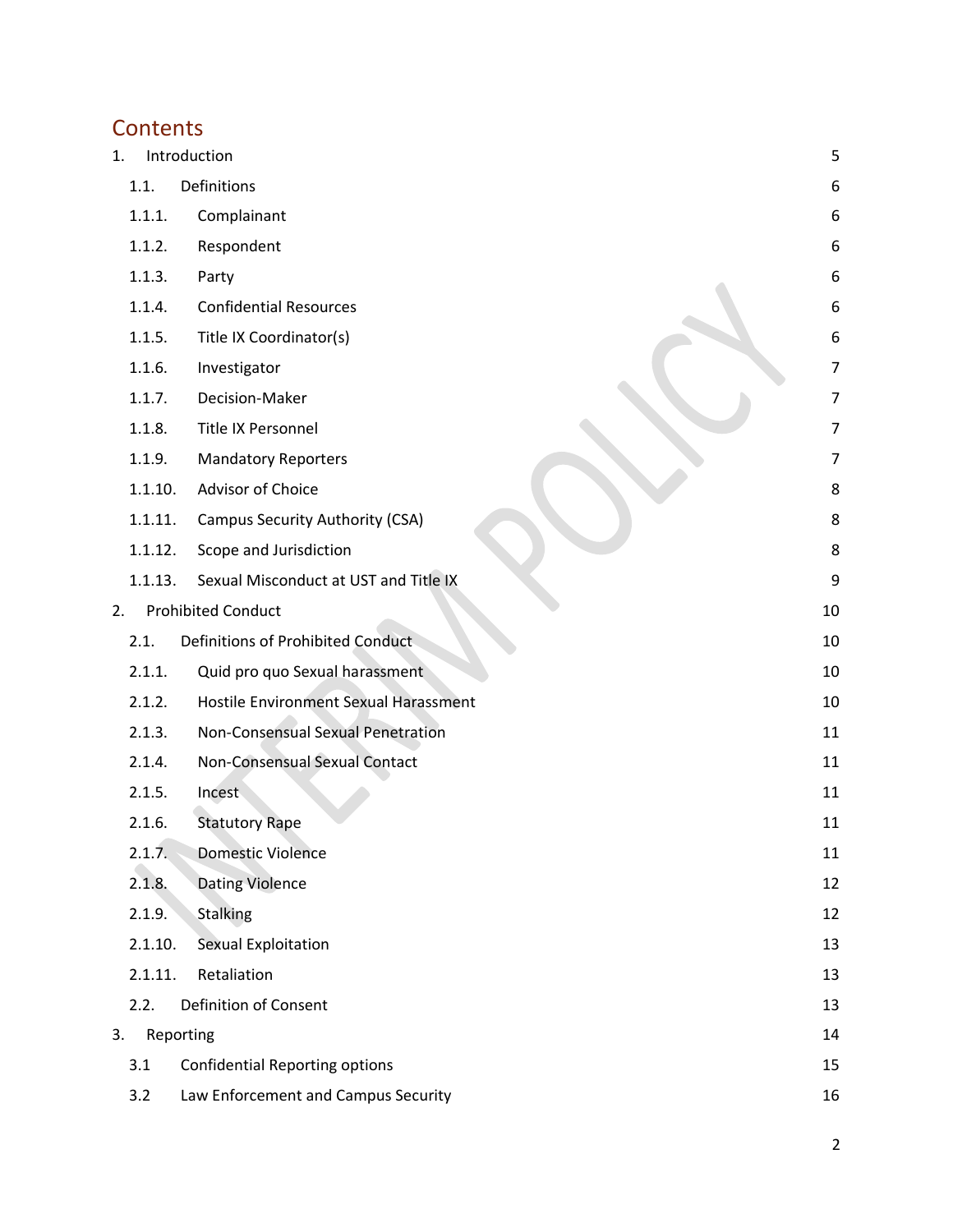|   | 3.3   | Title IX Coordinator(s)                                  | 17 |
|---|-------|----------------------------------------------------------|----|
|   | 3.4   | <b>Other Available Resources</b>                         | 18 |
|   | 3.5   | U.S. Department of Education, Office For Civil Rights    | 19 |
|   | 3.6   | Anonymous Report                                         | 20 |
|   | 3.7   | Online Report                                            | 20 |
|   | 3.8   | Mandatory reporting                                      | 20 |
| 4 |       | University Response to Reports                           | 20 |
|   | 4.1   | <b>Privacy and Confidentiality</b>                       | 20 |
|   | 4.2   | <b>Supportive Measures</b>                               | 21 |
|   | 4.2.1 | Interim Removal                                          | 22 |
|   | 4.3   | <b>Rights and Options</b>                                | 22 |
|   | 4.4   | Amnesty/Immunity                                         | 24 |
|   | 4.5   | <b>Timely Warning</b>                                    | 24 |
|   | 4.6   | <b>Options for Proceeding Through University Process</b> | 24 |
|   | 4.6.1 | <b>Informal and Formal Complaints</b>                    | 24 |
|   | 4.6.2 | No Complaint                                             | 24 |
|   | 4.6.3 | <b>University -Initiated Complaints</b>                  | 24 |
|   | 4.6.4 | Dismissals                                               | 25 |
|   | 4.6.5 | Consolidations                                           | 25 |
| 5 |       | <b>Informal Resolution Process</b>                       | 25 |
|   | 5.1   | Notice of Allegation And Assignment to an Investigator   | 26 |
|   | 5.2   | Overview of Investigation                                | 26 |
|   | 5.2.1 | Timeframe                                                | 26 |
|   | 5.2.2 | <b>Investigation Overview</b>                            | 27 |
|   | 5.2.3 | Participation                                            | 28 |
|   | 5.3   | Inspection of Evidence and the Investigative Report      | 28 |
|   | 5.3.1 | <b>Assignment to Grievance Procedures</b>                | 29 |
|   | 5.4   | <b>Determination Regarding Responsibility</b>            | 29 |
|   | 5.4.1 | Non-Title IX Grievance Procedures--Students              | 29 |
|   | 5.4.2 | Non-Title IX Grievance Procedures-EMPLOYEES              | 30 |
|   | 5.4.3 | Title IX Grievance Procedures For Students And Employees | 30 |
|   | 5.5   | <b>Findings</b>                                          | 31 |
|   | 5.5.1 | <b>Standard of Evidence</b>                              | 31 |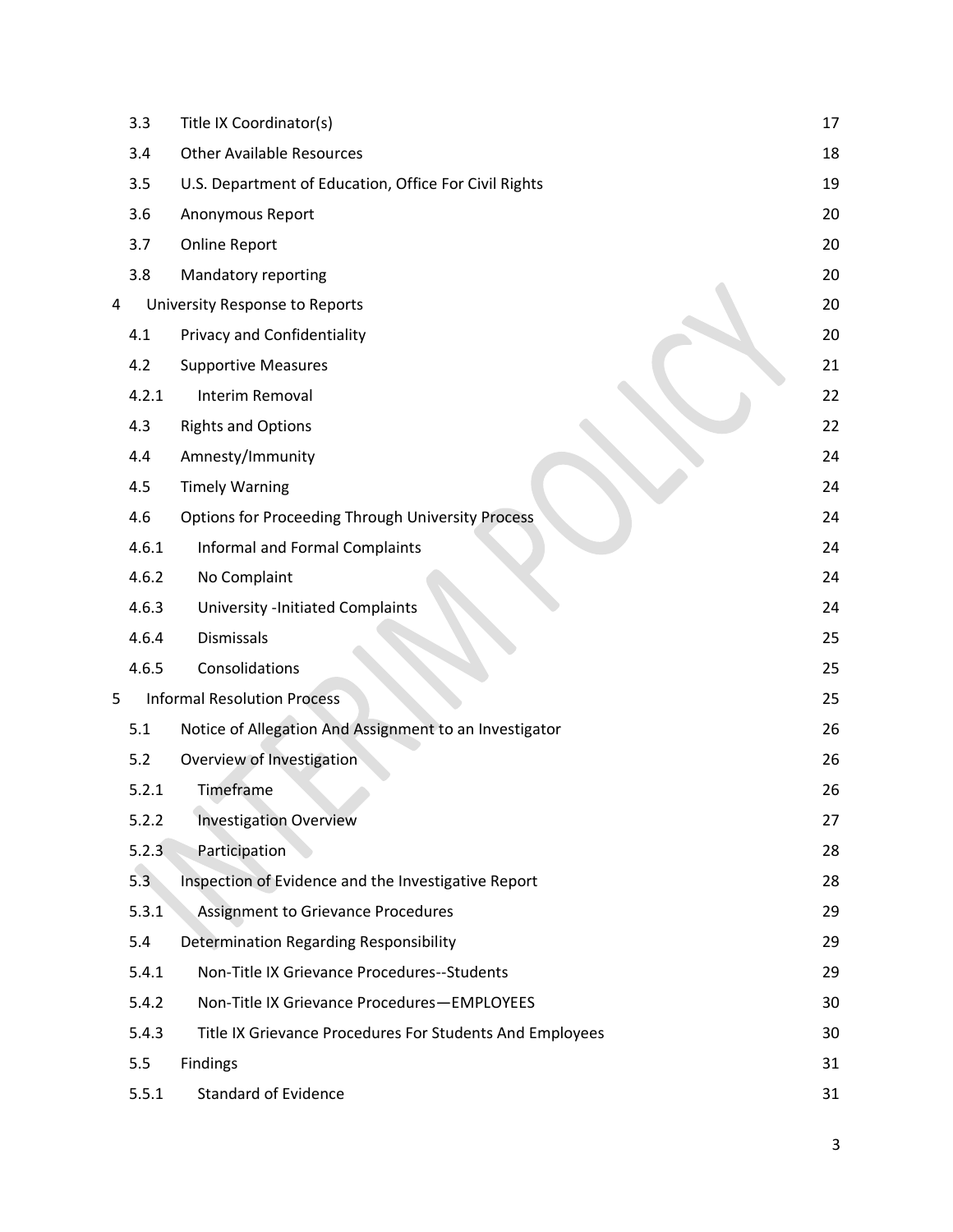|    | 5.5.2 | Written Determination of Responsibility               | 31 |
|----|-------|-------------------------------------------------------|----|
|    | 5.5.3 | <b>Sanctions and Remedies</b>                         | 31 |
| 6  |       | Record-Keeping and Annual Reports                     | 34 |
| 7  |       | Education Programs and Training Of Title IX Personnel | 34 |
|    | 7.1.1 | Training for the University Community                 | 34 |
|    | 7.2   | Training of Title IX Personnel                        | 35 |
| 8  |       | Disability Accommodations and Interpretive Services   | 35 |
| 9  |       | Revision and Interpretation                           | 36 |
| 10 |       | <b>1st Amendment Considerations</b>                   | 36 |
|    |       |                                                       |    |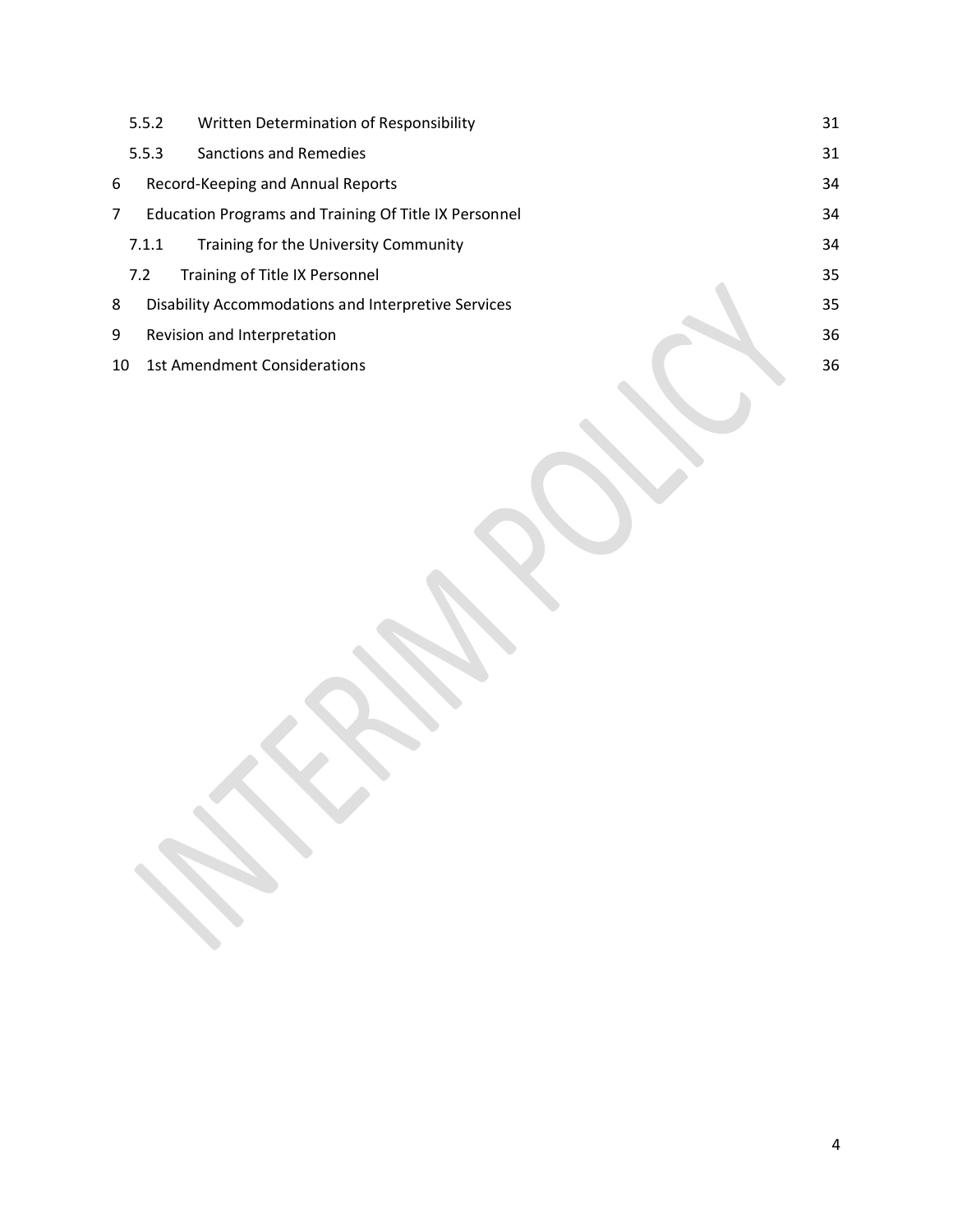#### <span id="page-4-0"></span>**1. INTRODUCTION**

University of St. Thomas ("UST" or "the University") is committed to the religious, ethical and intellectual traditions of Catholic higher education, which includes cultivating a diverse and inclusive community that recognizes the value of each individual and allows persons to learn and work in an environment free from harassment and discrimination. As part of this effort, UST will respond to sex-based harassment and discrimination and through clear policies and grievance procedures, educational programming, employee training, and sanctioning offenders of this policy and commits itself to maintaining a safe and healthy educational and employment environment. This comprehensive policy is created and implemented by UST to address allegations of sexual harassment, sexual assault, domestic violence, dating violence, and stalking in addition to other prohibited misconduct as identified and defined herein.

UST prohibits all forms of sex and gender‐based harassment, as well as the offenses of sexual assault, dating violence, domestic violence, and stalking (collectively referred to in this policy as "Sexual Misconduct" and also constitutes "Prohibited Conduct" under this policy.) These offenses may also be prohibited by Title IX of the Higher Education Amendments of 1972, 20 U.S. C. § 1681 et seq. ("Title IX"), by the Clery Act and Section 304 of the Violence Against Women Reauthorization Act of 2013 ("VAWA"), Title VII of the Civil Rights Act of 1964, and other applicable statutes, to include Texas S.B. No. 212. This Policy prohibits a broad continuum of behaviors, some of which are not prohibited under Title IX or other laws. Their inclusion in this Policy reflects UST's standards and expectations for a respectful working and learning environment where everyone is free to work and learn safely so they might become the best version of themselves.

UST will investigate and attempt to resolve all complaints of Prohibited Conduct in a prompt, fair and impartial manner. The University will treat all individuals involved with dignity and respect. All processes are driven by objective fact-finding and approached from a neutral standpoint, including the presumption that a Respondent is not responsible for a violation of this policy prior to a finding that supports that.

With this is mind, members of the University community are expected to conduct themselves in a manner that respects the inherent dignity of all people and refrains from any form of harassment or discriminatory practices, including all forms of Prohibited Conduct as defined in this policy. This policy has been developed to reaffirm these principles, to provide explicit information regarding when and how the University will respond to allegations of sex-based Prohibited Conduct, and to provide accountability for conduct that violates this policy.

In addition to discrimination based on sex, the University prohibits discrimination including discrimination based on race, color, national origin, age, sex, sexual orientation, religion, disability, and veteran status. The University's commitment to nondiscrimination applies to admissions, employment, and access to and treatment in University programs and activities. The University's full *Equal Employment Opportunity Policy*, Number H.01.03, has been established for the purposes of responding to allegations of unlawful discrimination.

Inquiries regarding the application of this policy and the respective grievance procedures used to resolve complaints might be referred to the recipient's Title IX Coordinator(s), to the U.S. Department of Education's Office for Civil Rights, or both.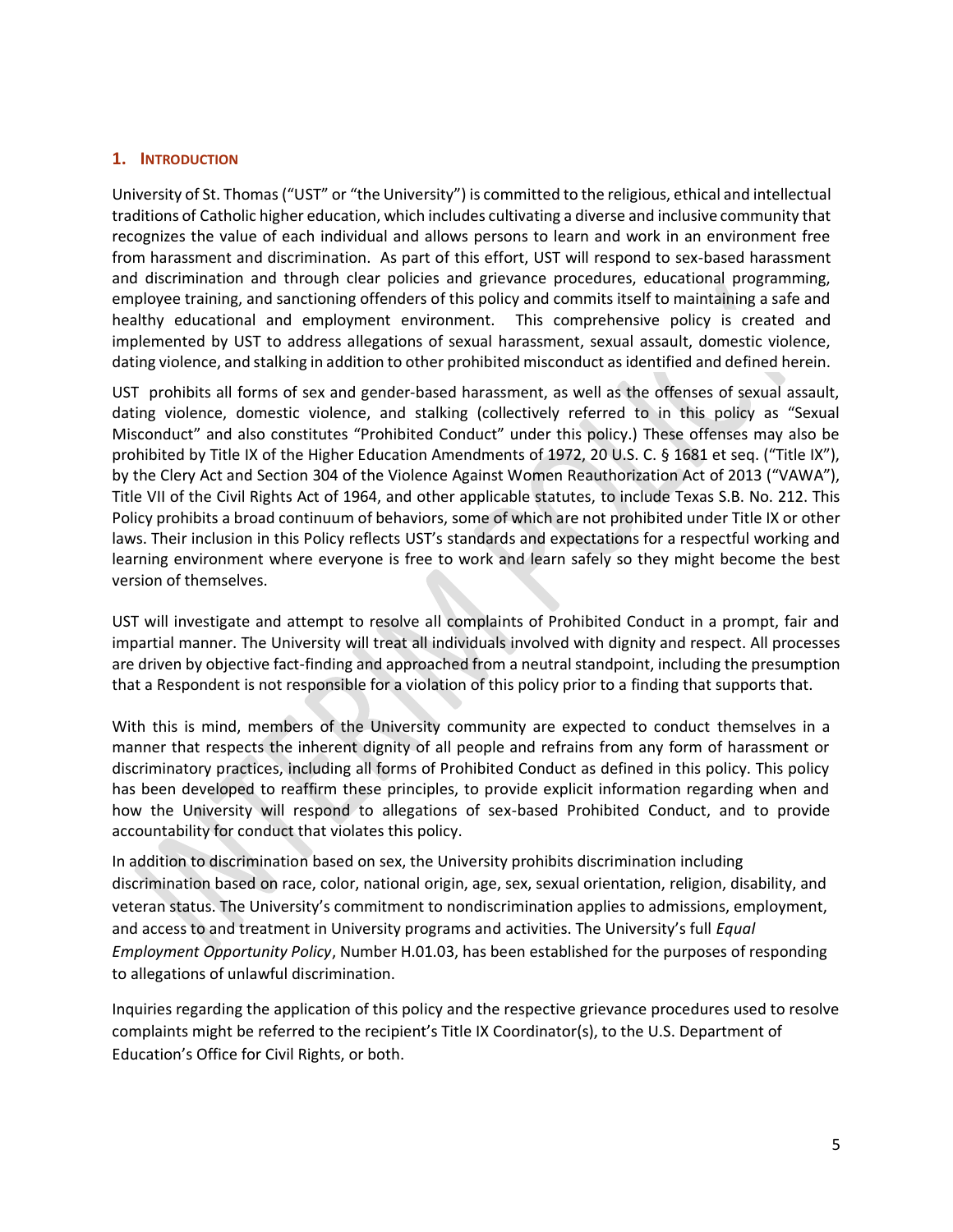#### <span id="page-5-1"></span><span id="page-5-0"></span>**1.1. DEFINITIONS**

#### **1.1.1. COMPLAINANT**

"Complainant" means an individual who is alleged to be the victim of conduct that could constitute sexual misconduct.

#### **1.1.2. RESPONDENT**

<span id="page-5-2"></span>"Respondent" means an individual who has been reported to be the perpetrator of conduct that could constitute sexual harassment.

# **1.1.3. PARTY**

<span id="page-5-3"></span>"Party" means either the Complainant(s) or Respondent(s) in an investigation or action relating to a report of Prohibited Conduct.

# **1.1.4. CONFIDENTIAL RESOURCES**

<span id="page-5-4"></span>"Confidential Resources" are designated by the University to provide to student Complainants emergency and ongoing support and to advise the Complainant on options for reporting violations of this policy.

In light of Texas S.B. No. 212, an employee of a postsecondary educational institution designated by the institution as a person with whom students may speak confidentially concerning sexual harassment, sexual assault, dating violence or stalking or who receives information regarding an incident under circumstances that render the employee's communications confidential or privileged under other law, shall not provide any identifying information regarding the reporter, including to the institution's Title IX Coordinator(s), without explicit consent from such reporter unless there is an imminent threat of serious harm to the individual or to others, or a legal obligation to reveal such information (e.g., if there is suspected abuse or neglect of a minor). Confidential Resources may submit non-identifying information about violations of this policy to the Department of Public Safety for purposes of the anonymous statistical reporting under the Clery Act. Employees can ensure confidentiality by utilizing non-University confidential resources.

# **1.1.5. TITLE IX COORDINATOR(S)**

<span id="page-5-5"></span>The "Title IX Coordinator(s)" is responsible for overseeing the University's response to reports of Sexual Misconduct on campus and oversees the University's centralized response to ensure compliance with Title IX and the Clery Act (VAWA) as it relates to the accurate reporting of and response to sexual harassment and the VAWA offenses. The Title IX Coordinator(s) is also responsible for coordinating the effective implementation of supportive measures and remedies. The Title IX Coordinator(s) or the President may delegate responsibilities under this policy to a designee, who will be appropriately trained per the requirements of Title IX and VAWA. For purposes of this policy, any reference to the Title IX Coordinator(s) should be read as the "Title IX Coordinator(s) or other designee."

In accordance with Texas S.B. No. 212, the Title IX Coordinator(s), not less than once every three months, shall submit to the President a written report on reports received including information regarding the investigation of those reports, the disposition, if any, of any disciplinary processes arising from those reports, and the reports for which the institution declined to proceed with a disciplinary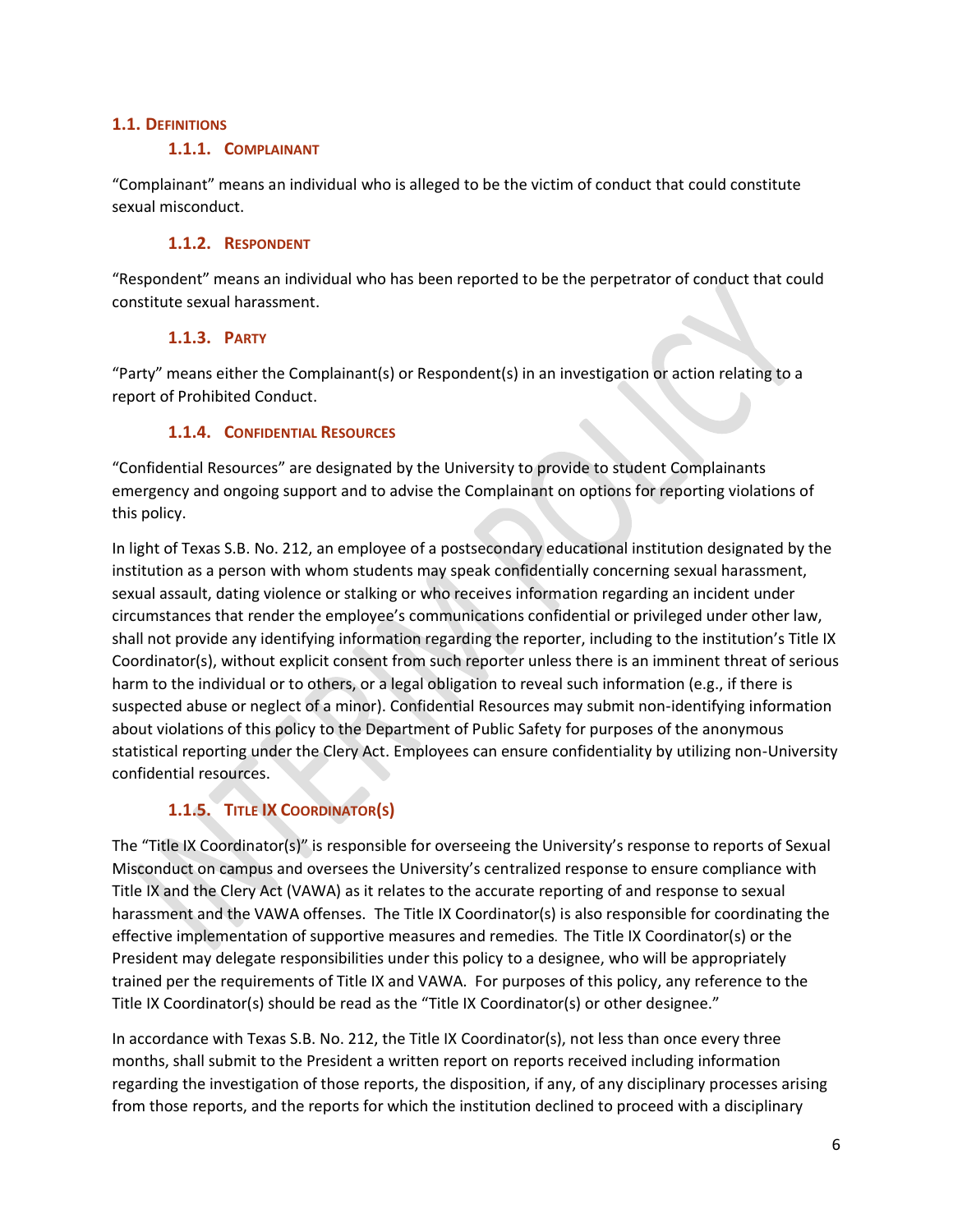process. Further, if the Title IX Coordinator(s) has cause to believe that the safety of any person is in imminent danger because of the incident, the President shall be notified. Lastly, at least once every fall or spring semester, the President shall submit<sup>1</sup> to the institution's governing body and post on the institution's website a report concerning the reports received under this policy. Such a report shall never reveal the identity of a Complainant, Respondent or Witness as defined in this document.

# **1.1.6. INVESTIGATOR**

<span id="page-6-0"></span>The "Investigator" is the person assigned to conduct the investigation upon the signing of a Complaint and a request for a Formal Resolution Process. The Investigator may be a Title IX Coordinator(s), an employee, or a contracted service provider.

# **1.1.7. DECISION-MAKER**

<span id="page-6-1"></span>The "Decision-Maker" is the person or persons that will make the determination of responsibility for Emergency Removal and at the conclusion of an Informal or Formal Resolution Process or following an appeal. The Decision-Maker will provide the determination in writing and cannot be the same person as the Title IX Coordinator(s) or the Investigator on a case arise out of the same facts or circumstances. In the case of an Appeal, the Decision-Maker will be different from the person or person who made the initial determination. The Decision-Maker may be an employee or a contracted service provider. The University retains the right to establish a pool of cross-trained individuals who may serve in the capacity as an Investigator or one of the Decision-Makers, however, would never hold more than one position during a particular complaint.

# **1.1.8. TITLE IX PERSONNEL**

<span id="page-6-2"></span>"Title IX Personnel" include all individuals whose duties include resolution of reports and complaints of student and employee violations of this policy. All Title IX personnel shall receive annual training as required by Title IX, VAWA and Texas law. Employees falling under this description include without limitation the Title IX Coordinator(s), Investigators, Decision-makers, members of campus security, and any contracted service providers of UST with any of the responsibilities outlined herein.

# **1.1.9. MANDATORY REPORTERS**

<span id="page-6-3"></span>All faculty and staff members who are not Confidential Resources are "Mandatory Reporters." A Mandatory Reporter who witnesses or receives information regarding the occurrence of an incident that the employee believes could constitute an offense as defined in this policy shall promptly report such information to the institution's Title IX Coordinator(s) in person or via email. A report to a faculty or staff member does not result in a Complaint for purpose of triggering an investigation or Informal or Formal Resolution Processes; however, Texas law requires the reporting of that information by the Mandatory Reporter to the institution's Title IX Coordinator(s).

Texas has both civil and criminal laws to protect children from abuse and neglect and all employees of the University are mandatory reporters of Child Abuse under Texas Family Code, Section 261.109. This means that all employees have a duty to immediately report whenever they "suspect that a child has

 $1$  If the institution falls below 1,500 enrolled students, the President must submit and post a report if the institution received more than five reports.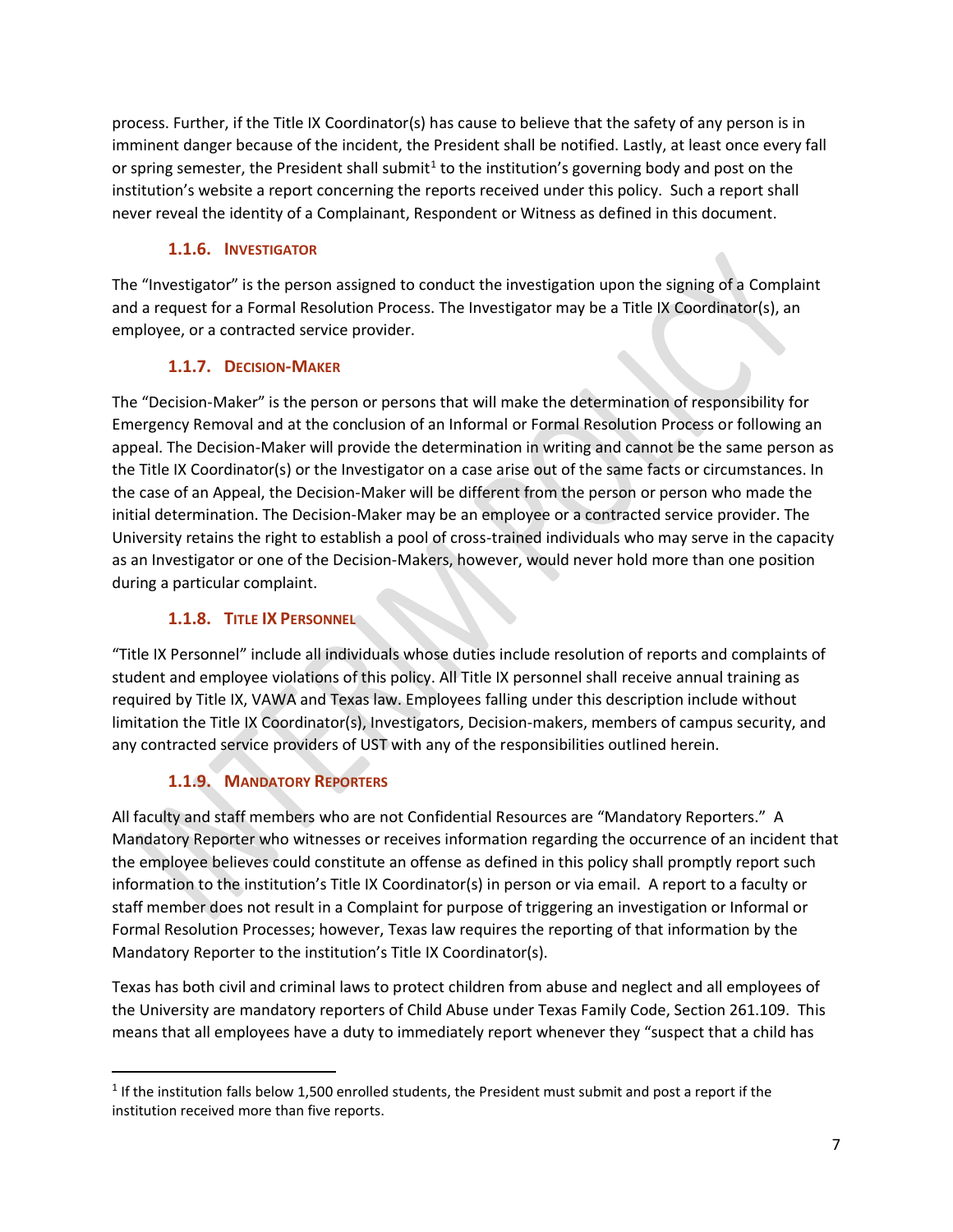been abused or neglected." Immediate reports should be made to the Texas Department of Family and Protective Services (DFPS) by calling 1-800-252-5400 or by making a report online at the [Texas Abuse](https://www.txabusehotline.org/Login/Default.aspx)  [Hotline Website.](https://www.txabusehotline.org/Login/Default.aspx)

# **1.1.10. ADVISOR OF CHOICE**

<span id="page-7-0"></span>An "Advisor of Choice" means the person of the Complainant or Respondent's choosing who accompanies them to any meeting or disciplinary proceeding in which they are required to be present. This person can provide support, advice and/or counsel. During the investigatory stage of the process, the Advisor is not permitted to act on behalf of their Party with regard to answering questions or providing evidence on behalf of a Party. They may not be disruptive, nor may they unnecessarily delay the investigation due to their personal availability. During the Live Hearing portion of the Title IX process, the Advisor of Choice is responsible for conducting the cross-examination during a live hearing pursuant to the Title IX grievance processes. Cross-examination in this setting is limited to the other Party and witnesses. The Advisor cannot make opening or closing statements, ask questions of their own advisees, object to questions, or engage in advocacy other than that permitted herein. An Advisor is permitted in a Non-Title IX grievance process; however, their role is restricted to that during the investigatory stage as described above.

The University will not restrict the choice of an advisor and the advisor can be anyone of the Party's choosing, although the University may remove an Advisor if he or she becomes disruptive or otherwise hinders a fair and equitable process. The involvement of an Advisor may not result in undue delay of any meeting or proceeding. During the Title IX live hearing, if a Party does not have an Advisor, the University will appoint one on behalf of the Party without fee, i.e., free of charge. In this capacity, the Advisor will be appointed for the sole purpose of conducting cross-examination of the other Party and witnesses. While any person may serve in an Advisor capacity, a member of the University community is free to decline to serve in this capacity.

# **1.1.11. CAMPUS SECURITY AUTHORITY (CSA)**

<span id="page-7-1"></span>A "Campus Security Authority" ("CSA") is a designated University official who has an obligation to report certain crimes reported to them to the reporting structure of the institution as required by the federal Jeanne Clery Disclosure of Campus Security Policy and Campus Crime Statistics Act (Clery Act). In most cases, it is possible for a CSA to fulfill his or her responsibilities while still maintaining victim confidentiality. Except in reference to a report to the Title IX Coordinator(s), a report to a CSA does not result in a Complaint for purpose of triggering an investigation or Informal or Formal Resolution Process.

# **1.1.12. SCOPE AND JURISDICTION**

<span id="page-7-2"></span>This policy governs the conduct of: University students, regardless of enrollment status; faculty; staff; and third Parties (i.e., non-members of the University community, such as vendors, alumni/ae, visitors, or local residents).

Third Parties are both protected by and subject to this policy. A third party may make a report of a suspected violation of this policy committed by a member of the University community. A third party may also be permanently barred from the University or subject to other restrictions for failing to comply with this policy.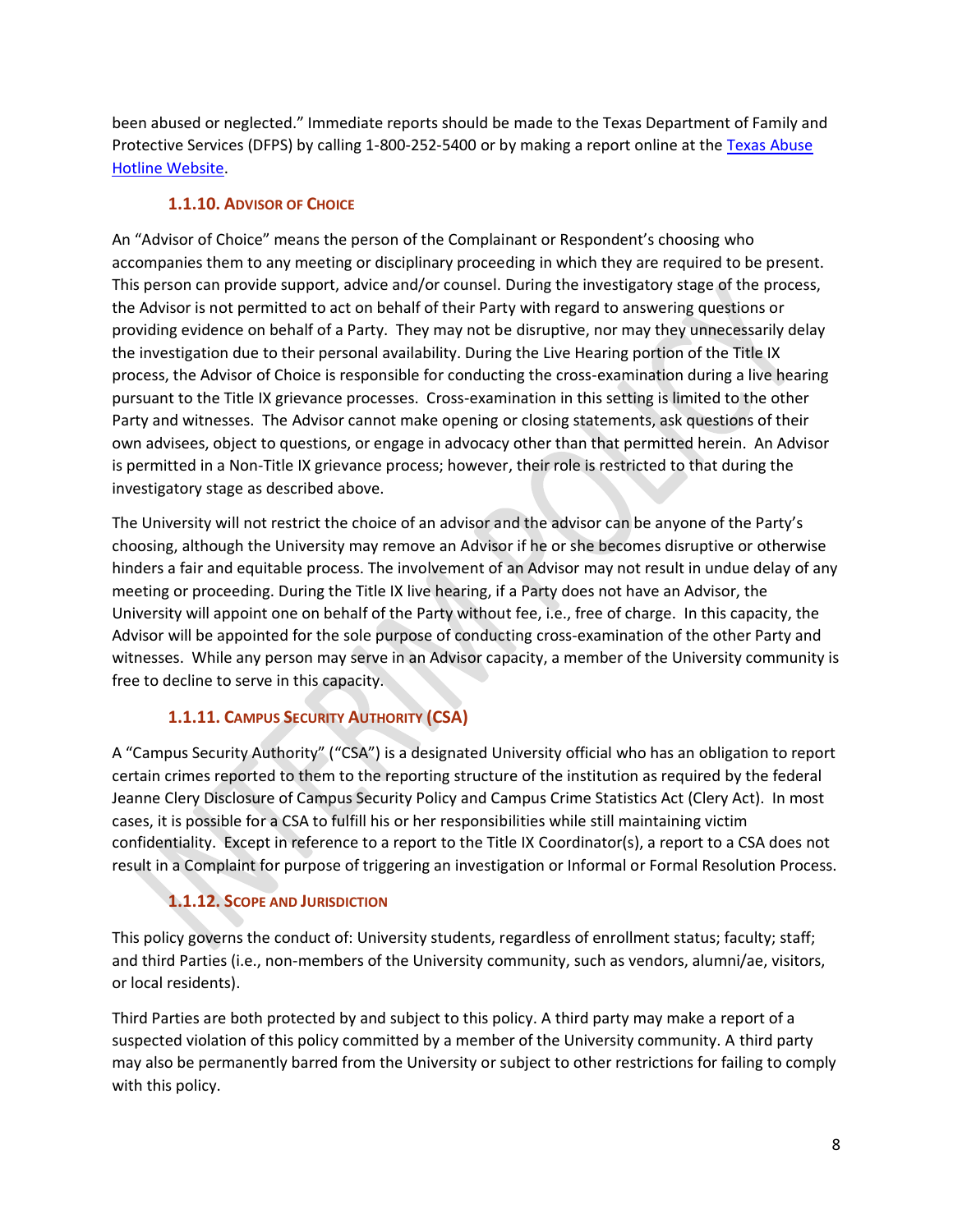This policy applies to conduct that occurs on University property (i.e., on campus) and in the local vicinity. This policy also applies to conduct that occurs off University property (i.e., off campus) when the conduct is associated with a University -sponsored program or activity, such as travel, research, or internship programs or when such conduct may have a continuing adverse effect or could create a hostile environment on campus. Judgments about these matters will depend on facts of an individual case.

All actions by a member of the University community that involve the use of the University's computing and network resources from a remote location, including but not limited to accessing email accounts, will be deemed to have occurred on campus. On-line and/or social media conduct may violate this Policy if it meets the definition of Prohibited Conduct. Online postings are in the public sphere and are not private. These postings may subject an individual to allegations of Sexual Misconduct or other misconduct. The University does not regularly search for this information nor does it monitor any particular social media site, but it may take action when such information is brought to its attention. See the University's Responsible Use of Computing Policy at

[https://www.stthom.edu/Offices\\_and\\_Services/Information\\_Technology/Policies\\_Procedures/Index.aqf](https://www.stthom.edu/Offices_and_Services/Information_Technology/Policies_Procedures/Index.aqf) The University will view any Report of online Sexual Misconduct with the Respondent's free speech rights in mind.

Individuals are encouraged to report any violation of this policy as soon as possible in order to maximize the University's ability to respond promptly and effectively. Reports and Complaints may be made at any time without regard to how much time has elapsed since the incident(s) in question.

If the Respondent is no longer a student or employee at the time of the report or Complaint, the University may not be able to take disciplinary action against the Respondent, but it will still seek to meet its Title IX or other legal obligations by offering supportive measures for the Complainant and taking steps, if necessary and possible, to end the prohibited behavior, prevent and address its recurrence, and address its effects.

For Title IX to apply, the incident must be reported while the Parties are all associated with the University (as current students or employees) and must have occurred on property owned or operated by the University, in the United States. Additionally, during the time the misconduct is reported to have occurred, the University must have had substantial control of the Respondent and the context of the misconduct.

# **1.1.13. SEXUAL MISCONDUCT AT UST AND TITLE IX**

<span id="page-8-0"></span>This policy governs Prohibited Conduct that constitutes sex-based harassment and/or sex-based discrimination; however, the government and state law define "sexual harassment" differently in certain settings. Additionally, this policy covers behaviors that fall outside of the jurisdiction required for response by Title IX. The University will determine whether an allegation should proceed utilizing the grievance processes mandated by Title IX or the University's grievance process for non-Title IX Sexual Misconduct, based on the constellation of facts and circumstances surrounding the report or Complaint and the following factors:

- **a.** applicable law
- **b.** what is reported to have occurred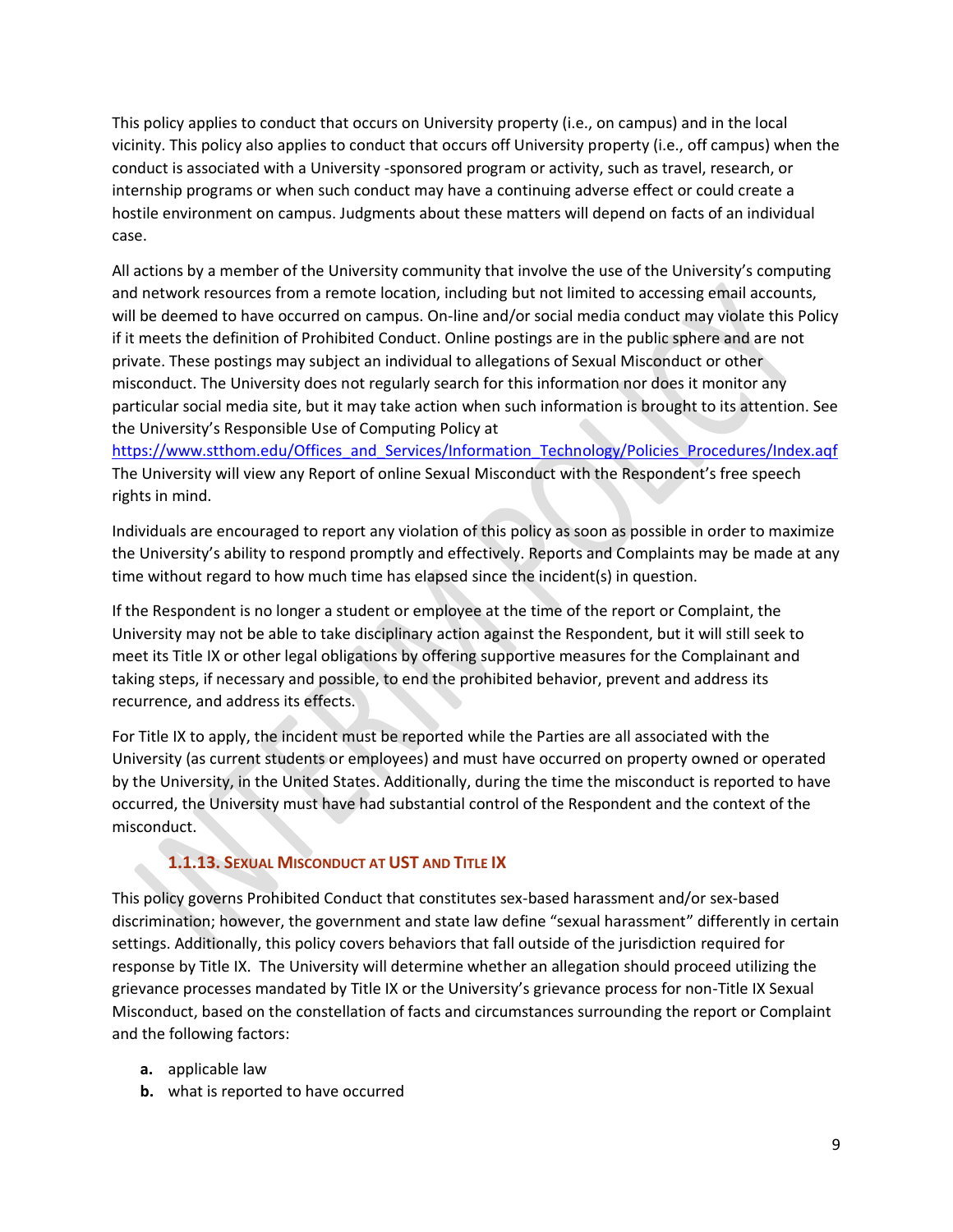- **c.** the status of the Complainant as student, employee, or third-party
- **d.** the status of the Respondent as student, employee or third-party
- **e.** the context in which the harassing behavior is reported to have occurred
- **f.** whether or not the reported behavior occurred within the United States; and/or
- **g.** whether there are continuing effects of such reported behavior on campus or within the University's educational programs or associated activities.

The Title IX Coordinator(s) is the University official designated to evaluate reports to determine which law(s) attach, what threshold each law holds under the various laws, and which grievance process to utilize to resolve such reported behavior.

# <span id="page-9-0"></span>**2. PROHIBITED CONDUCT**

As outlined above, the University prohibits behaviors that fall outside the scope of conduct prohibited by Title IX. If a report constitutes behavior as described below, the University will determine which grievance process to utilize to resolve the Complaint.

For purposes of this policy, all of the following definitions constitute conduct to be "on the basis of sex." UST will treat attempts to commit any Sexual Misconduct as if those attempts had been completed.

# <span id="page-9-2"></span><span id="page-9-1"></span>**2.1. DEFINITIONS OF PROHIBITED CONDUCT**

#### **2.1.1. QUID PRO QUO SEXUAL HARASSMENT**

Unwelcome sexual advances, requests for sexual favors, and other verbal or physical conduct of a sexual nature when:

- Submission to or rejection of such conduct is made implicitly or explicitly a term or condition of instruction, employment, or participation in any University activity or benefit;
- Submission to or rejection of these behaviors by an individual is used as a basis for evaluation in making academic or personnel decisions;

To reach the threshold for a claim under Title IX, the person conditioning the provision of the aid, benefit, or service must be an employee.

# **2.1.2. HOSTILE ENVIRONMENT SEXUAL HARASSMENT**

<span id="page-9-3"></span>Any unwelcome sexual advance, request for sexual favors, or other unwelcome verbal, electronic or physical conduct of a sexual nature when such conduct has the purpose or effect of unreasonably interfering with an individual's work or academic performance; i.e. it is sufficiently serious, pervasive or persistent as to create an intimidating, hostile, humiliating, demeaning, or sexually offensive working, academic, residential, or social environment under both a subjective and an objective standard.

Gender-based harassment is a form of discrimination that includes verbal, written, or physical behavior, directed at someone, or against a particular group, because of that person's or group's sex, when that behavior is unwelcome and has the purpose or effect of substantially interfering with the individual's work or educational performance by creating an intimidating, hostile, or demeaning environment for employment, education or associate activities of the University.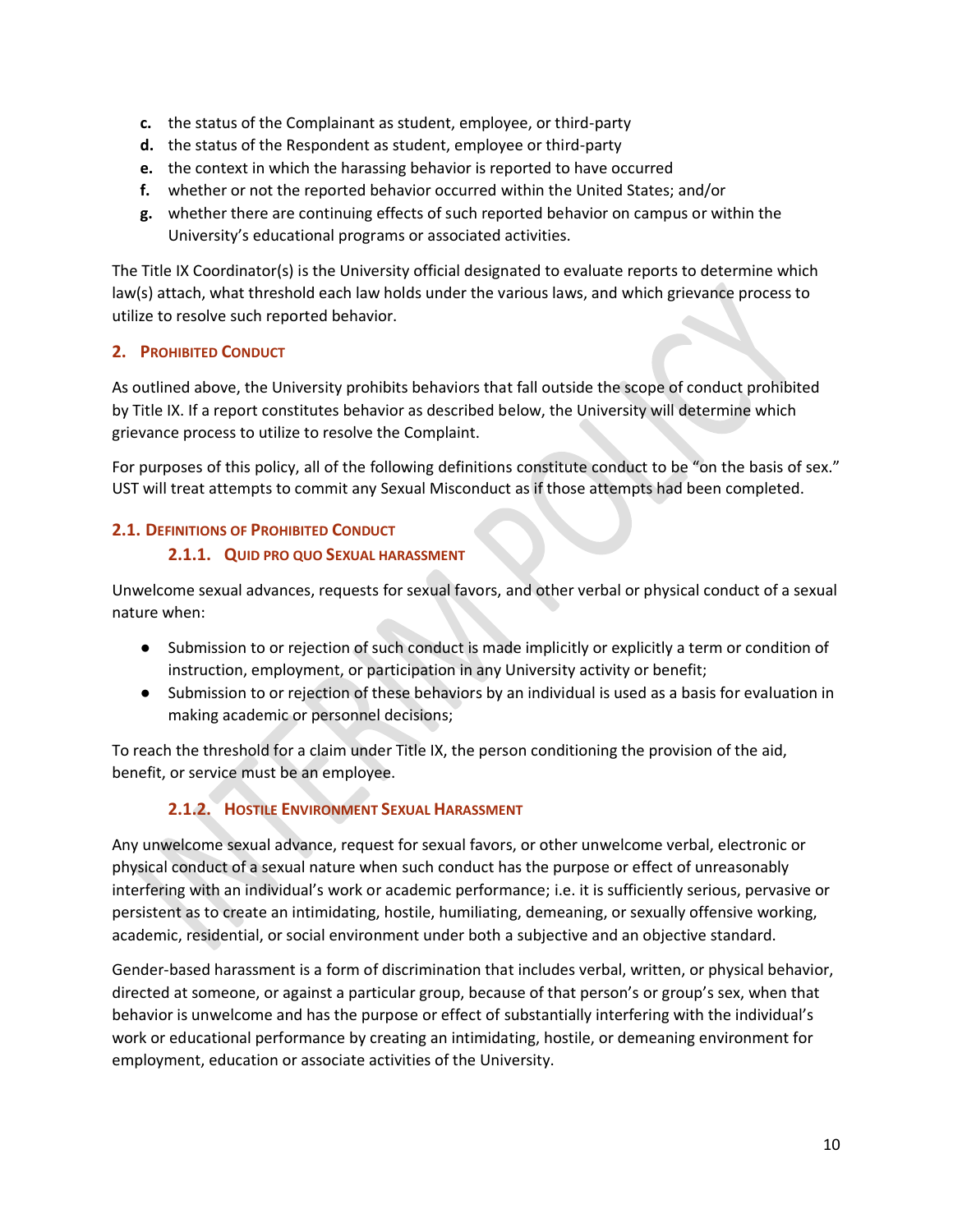Such conduct does not need to be directed at or to a specific individual in order to constitute sexual harassment but may consist of generalized unwelcome and inappropriate behaviors or communications based on sex. Determination of whether alleged conduct constitutes sexual harassment requires consideration of all the circumstances, including the context in which the alleged incidents occurred.

To reach the threshold for a claim under Title IX, the conduct must be determined to be unwelcome conduct of a sexual nature determined by a reasonable person to be so severe, pervasive, and objectively offensive that it effectively denies a person equal access to the University's education program or activity as well as meet the required jurisdictional elements.

The Title IX Coordinator(s) based on the constellation of facts and circumstances surrounding the report or Complaint will determine an evaluation of when an offense meets the definition for Title IX.

# **2.1.3. NON-CONSENSUAL SEXUAL PENETRATION**

<span id="page-10-0"></span>Penetration, no matter how slight, of the vagina or anus, with any body part or object, or oral penetration by a sex organ of another person, without the consent of the victim.

# **2.1.4. NON-CONSENSUAL SEXUAL CONTACT**

<span id="page-10-1"></span>The touching of the private body parts of another person for the purpose of sexual gratification, without the consent of the victim, including instances where the victim is incapable of giving consent because of his/her age or because of his/her temporary or permanent mental incapacity. Private body parts for purposes of this Policy are breast, buttocks, groin, and mouth.<sup>2</sup>

# **2.1.5. INCEST**

<span id="page-10-2"></span>For purposes of this Policy, incest means sexual intercourse between persons who are related to each other within the degrees wherein marriage is prohibited by law. In Texas, this includes sexual contact between persons who are brothers and sisters, parents, and children, including stepparents, stepchildren, and adopted persons, as well as aunts/uncles with nieces/nephews and between grandparents and grandchildren.<sup>3</sup>

# **2.1.6. STATUTORY RAPE**

<span id="page-10-3"></span>Sexual intercourse with a person who is under the statutory age of consent, which in Texas is 17 years of age. $4<sup>4</sup>$ 

# **2.1.7. DOMESTIC VIOLENCE**

<span id="page-10-4"></span>A felony or misdemeanor crime of violence committed

- By a current or former spouse or intimate partner of the victim.
- By a person with whom the victim shares a child in common.
- By a person who is cohabitating with, or has cohabitated with, the victim as a spouse or intimate partner.

 $^2$  The touching of non-private body parts could constitute "Sexual Harassment". See Sections 2.1.1 and 2.1.2 of this policy.

<sup>&</sup>lt;sup>3</sup> See Texas Penal Code Section 25.02.

<sup>&</sup>lt;sup>4</sup> See Texas Penal Code Section 22.011 and 21.11.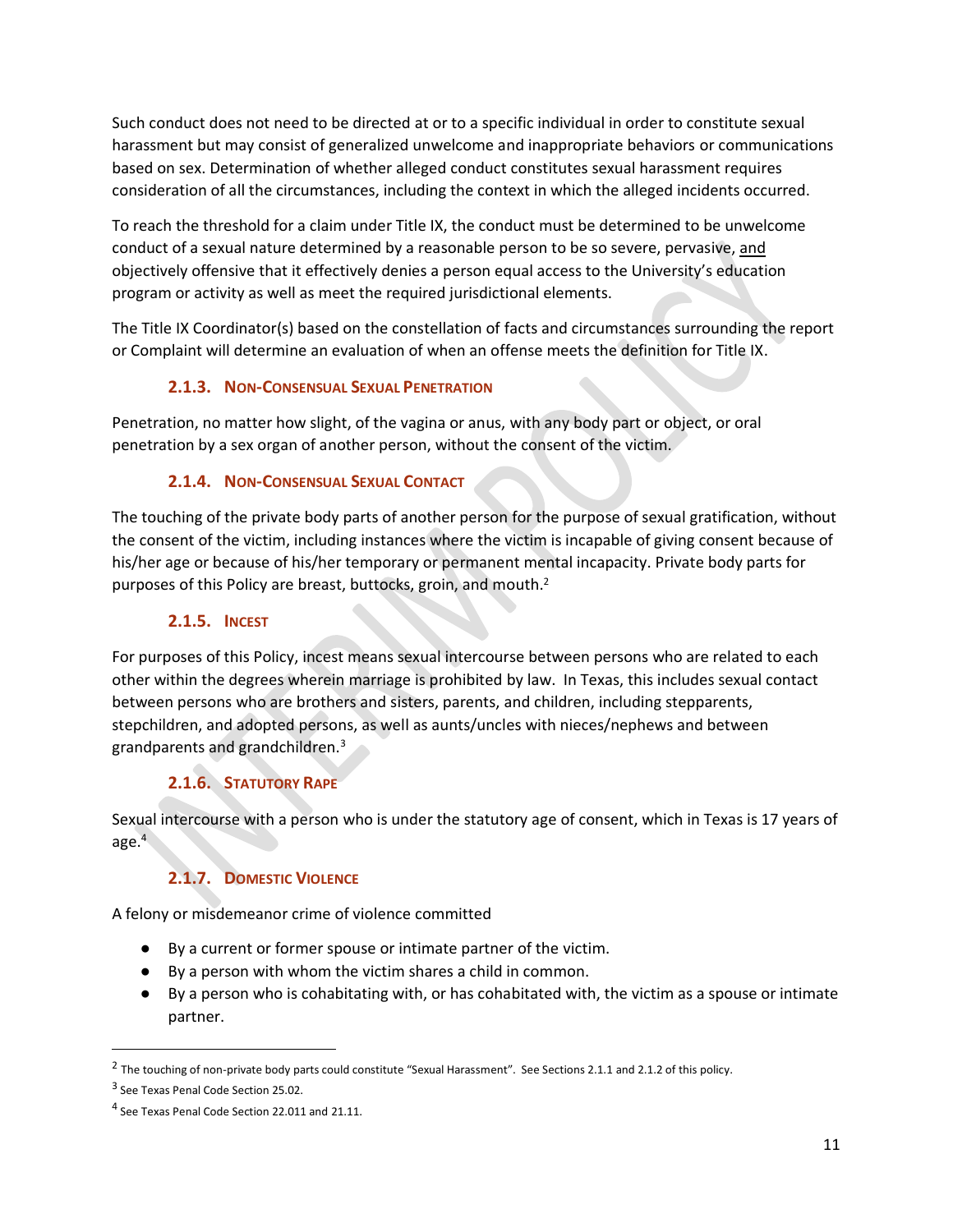- By a person similarly situated to a spouse of the victim under the domestic or family violence laws of the jurisdiction in which the crime of violence occurred;
- By any other person against an adult or youth victim who is protected from that person's acts under the domestic or family violence laws of the jurisdiction in which the crime of violence occurred.

According to Section 16 of title 18 of the United States Code, the term "crime of violence" means

- $\circ$  an offense under Texas State law that has as an element the use, attempted use, or threatened use of physical force against the person or property of another, or
- $\circ$  any other offense that is a felony in Texas and that, by its nature, involves a substantial risk that physical force against the person or property of another may be used in the course of committing the offense.

Domestic violence, as defined by Title IX, is considered relationship violence and must be "on the basis of sex." For purposes of this Policy, Domestic Violence does not include acts that meet the definition of domestic violence under Texas laws that are based solely on cohabitation (e.g. roommates) or family relationship (e.g. parent/child). While non-relationship violence would not be addressed using this policy, it could still be counted for purposes of Clery Act reporting and may be addressed under other University policies or grievance procedures.

# **2.1.8. DATING VIOLENCE**

<span id="page-11-0"></span>Violence committed by a person who is or has been in a social relationship of a romantic or intimate nature with the victim. The existence of such a relationship shall be determined based on the reporting Party's statement and with consideration of the length of the relationship, the type of relationship, and the frequency of interaction between the persons involved in the relationship. For the purposes of this definition dating violence includes, but is not limited to, sexual or physical abuse or the threat of such abuse.

# **2.1.9. STALKING**

<span id="page-11-1"></span>Engaging in a course of conduct directed at a specific person that would cause a reasonable person to fear for the person's safety or the safety of others; or suffer substantial emotional distress.

- i. *For the purposes of this definition—*
	- A. *Course of conduct means two or more acts, including, but not limited to, acts which the stalker directly, indirectly, or through third Parties, by any action, method, device, or means follows, monitors, observes, surveils, threatens, or communicates to or about, a person, or interferes with a person's property.*
	- B. *Reasonable person means a reasonable person under similar circumstances and with similar identities to the victim.*

*Substantial emotional distress means significant mental suffering or anguish that may, but does not necessarily, require medical or other professional treatment or counseling.*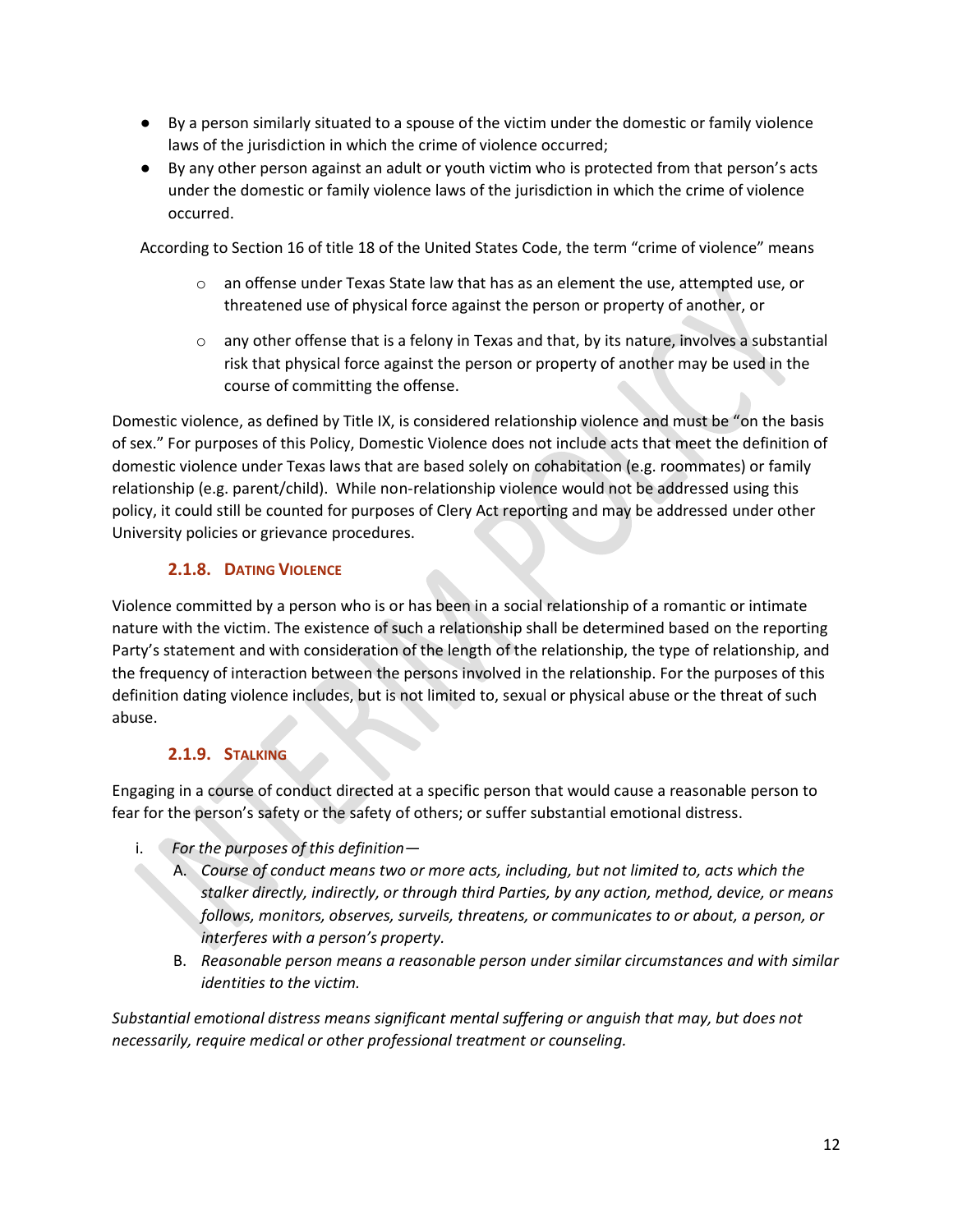To reach the threshold for a claim under Title IX, the stalking behavior must be determined to be based on sex. Non-sex-based stalking complaints will be resolved using this policy's definitions but under the Non-Title IX Resolution Procedures by status of the Respondent as Student or Employee.

# **2.1.10. SEXUAL EXPLOITATION**

<span id="page-12-0"></span>Any act whereby one person violates the sexual privacy of another or takes unjust or abusive sexual advantage of another who has not provided consent, and that does not constitute another offense as defined above. Examples may include acts such as recording, photographing, streaming or otherwise transmitting, viewing or distributing intimate or sexual images or sexual information without the knowledge and consent of all Parties involved; voyeurism (i.e., spying on others who are in intimate or sexual situations), knowingly transmitting a sexually transmitted infection to another, or facilitation the sexual harm/abuse of another person.

# **2.1.11. RETALIATION**

<span id="page-12-1"></span>Retaliation is any attempt to seek retribution against an individual or group of individuals involved in making a good faith report, filing a Complaint, participating in a disciplinary process, or opposing in a reasonable manner an action believed to constitute a violation of this policy. Retaliation can take many forms, including abuse or violence, threats, coercion, and intimidation. Actions in response to a good faith report or response under this policy are considered retaliatory if they have a materially adverse effect on the working, academic or University -controlled living environment of an individual or if they hinder or prevent the individual from effectively carrying out their University responsibilities. Any individual or group of individuals can engage in retaliation and will be held accountable under this policy.

Allegations of Retaliation will proceed under the non-Title IX process.

# <span id="page-12-2"></span>**2.2. DEFINITION OF CONSENT**

Voluntary, informed, uncoerced agreement through words and/or actions freely given, which a reasonable person would interpret as a willingness to participate in mutually agreed-upon sexual acts. Consensual sexual activity happens when each partner willingly and affirmatively chooses to participate.

Indications that consent is not present include:

- When physical force is used or there is a reasonable belief of the threat of physical force, including when one person overcomes the physical limitations of another person.
- When coercion is present. Coercion means the improper use of pressure to compel another individual to initiate or continue sexual activity against the individual's will. Coercion may include intimidation, manipulation, and/or blackmail. Words or conduct may constitute coercion if they wrongfully impair another individual's freedom of will and ability to choose whether to engage in sexual activity.
- When a person is incapable of making an intentional decision to participate in a sexual act, which could include instances in which the person is in a state of incapacitation, which could be permanent or temporary. Evaluations of capacity will be viewed in hindsight using a reasonable person standard.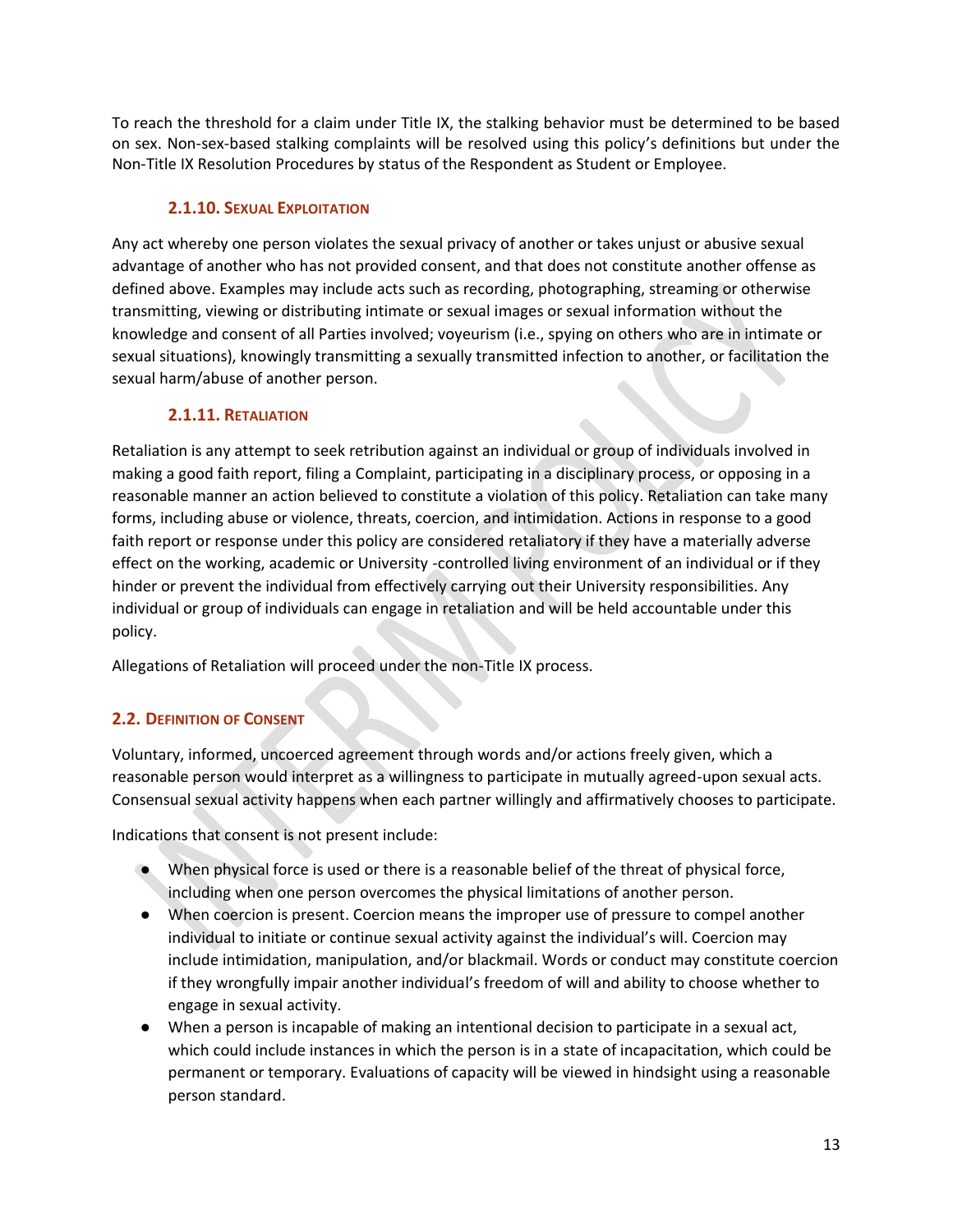Important points regarding consent include:

- Consent to one act does not constitute consent to another act.
- Consent on a prior occasion does not constitute consent on a subsequent occasion.
- The existence of a prior or current relationship does not, in itself, constitute consent.
- Consent can be withdrawn or modified at any time.
- Consent is not implicit in a person's manner of dress.
- Accepting a meal, a gift, or an invitation for a date does not imply or constitute consent.
- A person's lack of verbal or physical resistance or submission resulting from the use or threat of force does not constitute consent.
- Silence and passivity do not necessarily constitute consent.
- Initiation by someone who a reasonable person knows or should have known to be deemed incapacitated is not consent.
- A person's consent to engage in sexual activity with one person does not constitute consent to engage in sexual activity with another.

A person cannot consent to sexual activity if that person is unable to understand the nature of the activity or give knowing consent due to circumstances, including without limitation when a person is incapacitated or not of legal age.

A person who is asleep or unconscious is considered incapacitated and unable to consent. Additionally, a person may be incapacitated due to a temporary or permanent mental or physical disability.

In the context of this policy, incapacitation is the state in which a person's perception or judgment is so impaired that he or she lacks the cognitive capacity to make or act on conscious decisions. The use of drugs or alcohol can cause incapacitation, which is a state beyond mere intoxication. An individual who is incapacitated is unable to consent to a sexual activity. Engaging in sexual activity with an individual who is incapacitated (and therefore unable to consent), where a person knows or ought reasonably to have understood that the individual is incapacitated, constitutes Sexual Misconduct and is a violation of this Policy.

# <span id="page-13-0"></span>**3. REPORTING**

Any person may report an incident of Sexual Misconduct as defined by this policy, however, employees must report it. UST encourages anyone who experiences or becomes aware of Sexual Misconduct to immediately contact one of the options listed below including law enforcement, school administrators and confidential options. Reports may be made by the person who experienced the Sexual Misconduct or by a third party, including, but not limited to, a friend, family member, advisor, or professor. Reports to the Title IX Coordinator(s) may be made in person, by mail, by telephone, or by electronic mail, using the contact information listed below, or by any other means that results in the Title IX Coordinator(s) receiving the person's verbal or written report. Such a report may be made at any time (including during non-business hours) by using the listed telephone number or electronic mail address, or by physical mail to the office address.

A Complainant may pursue some or all of these reporting options at the same time (e.g., one may simultaneously pursue a Formal Resolution Process with the University and a criminal complaint). When initiating any report, a Complainant does not need to know whether they wish to request any particular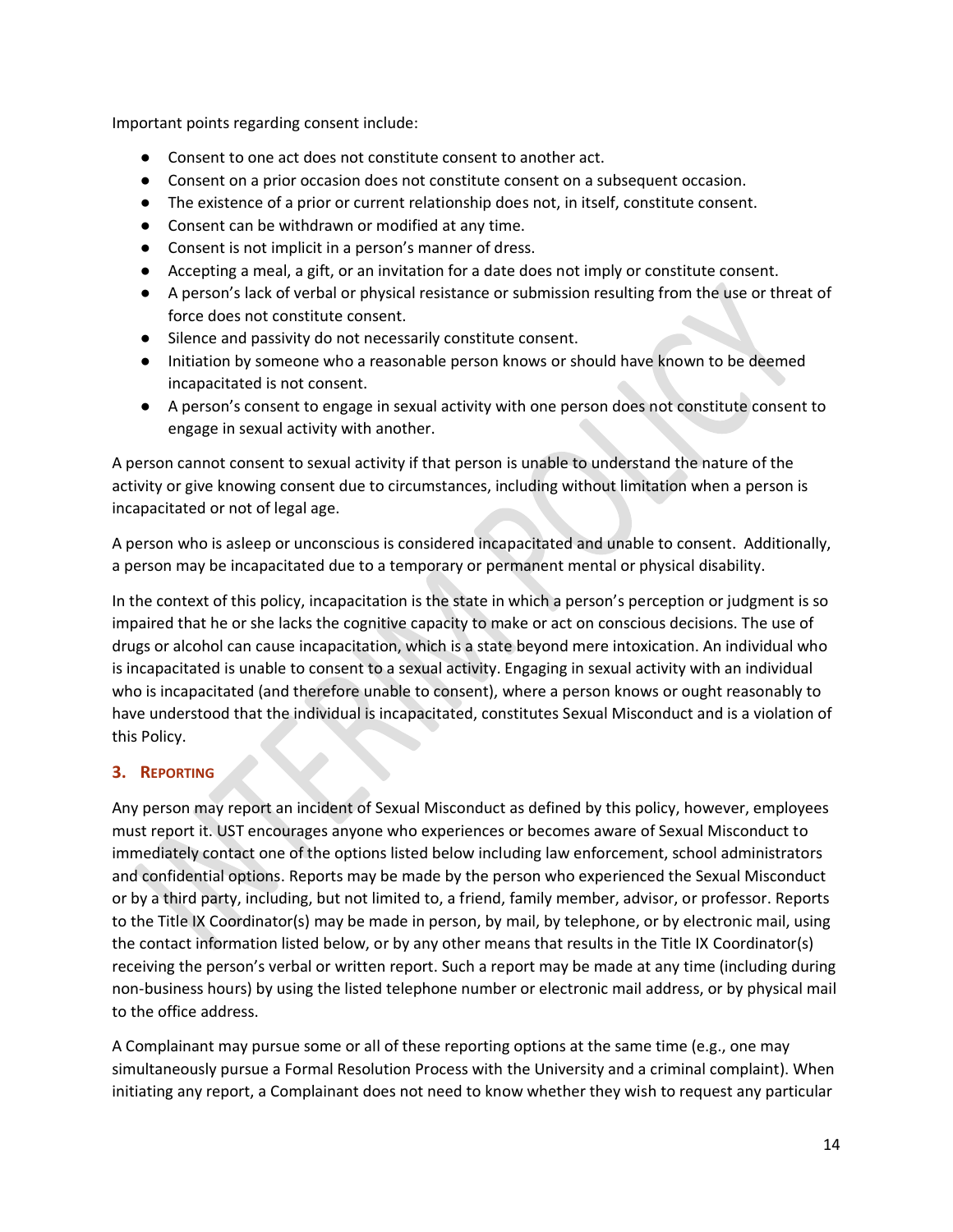course of action, nor how to label what happened. Before or during any grievance process, Complainants and other reporting persons are encouraged to consult a Confidential Resource.

# <span id="page-14-0"></span>**3.1 CONFIDENTIAL REPORTING OPTIONS**

Several campus professionals are designated Confidential Resources. An individual who is not prepared to make a report, or who may be unsure how to label what happened, but still seeks information and support, is strongly encouraged to contact a Confidential Resource.

Upon receipt of a report from a Complainant, a campus Confidential Resource will provide information on the following:

- **a.** Possible next steps regarding the Complainant's reporting options and possible outcomes, including without limitation reporting pursuant to the University resolution processes and local law enforcement
- **b.** Student services available on campus and through community-based resources, including without limitation sexual assault crisis centers, medical treatment facilities, counseling services, legal resources, medical forensic services, and mental health services
- **c.** The University's responsibilities regarding orders of protection, no contact orders, or similar lawful orders issued by the higher education institution or a criminal or civil court
- **d.** Liaise as requested and appropriate with campus officials, law enforcement and communitybased resources including assisting with supportive measures.

#### **Campus Confidential Resources:**

#### **Counseling Services**

Any student in need of immediate emotional support should contact Counseling and Wellness Services and request to speak with a confidential counselor (after hours, contact the police department or your housing staff to access the counselor on call). You may also access the Counseling and Wellness Services website, [https://www.stthom.edu/Campus-Student-Life/Counseling-and-Wellness-Services/Index.aqf.](https://www.stthom.edu/Campus-Student-Life/Counseling-and-Wellness-Services/Index.aqf) Survivors (employees or students) may also contact AVDA (sexual and domestic violence resource center off campus) to speak with a confidential advocate 24 hours a day, 7 days a week by calling (713) 224-9911. Access AVDA website at [www.avda-tx.org.](http://www.avda-tx.org/)

| <b>UST Office and Direct Contact</b>  | <b>Address/Location on Campus</b>            | <b>Main Phone Number or email</b> |
|---------------------------------------|----------------------------------------------|-----------------------------------|
| <b>Counseling and Wellness</b>        | Crooker Center - 2 <sup>nd</sup> floor, Room | $(713) 525 - 2169$                |
| <b>Services</b>                       | 206                                          | After hours, contact UST or       |
|                                       | 3909 Graustark St.                           | housing staff to access the       |
|                                       |                                              | counselor on call                 |
| <b>Access and Disability Services</b> | <b>Basement of Doherty Library</b>           | 713-525-3546                      |
|                                       | 1100 W. Main St.                             |                                   |
| <b>UST Police Department (Office</b>  | Moran Center $-1$ <sup>st</sup> floor        | (713) 525-3888                    |
| of Emergency Operations)              | 3807 Graustark St.                           |                                   |
| Title IX Coordinator - Beth           | Human Resources Office                       | Beth.Devonshire@StThom.edu;       |
| Devonshire                            | 3818 Graustark St.                           | 713-942-3458                      |

#### **Other On-Campus Resources/Support:**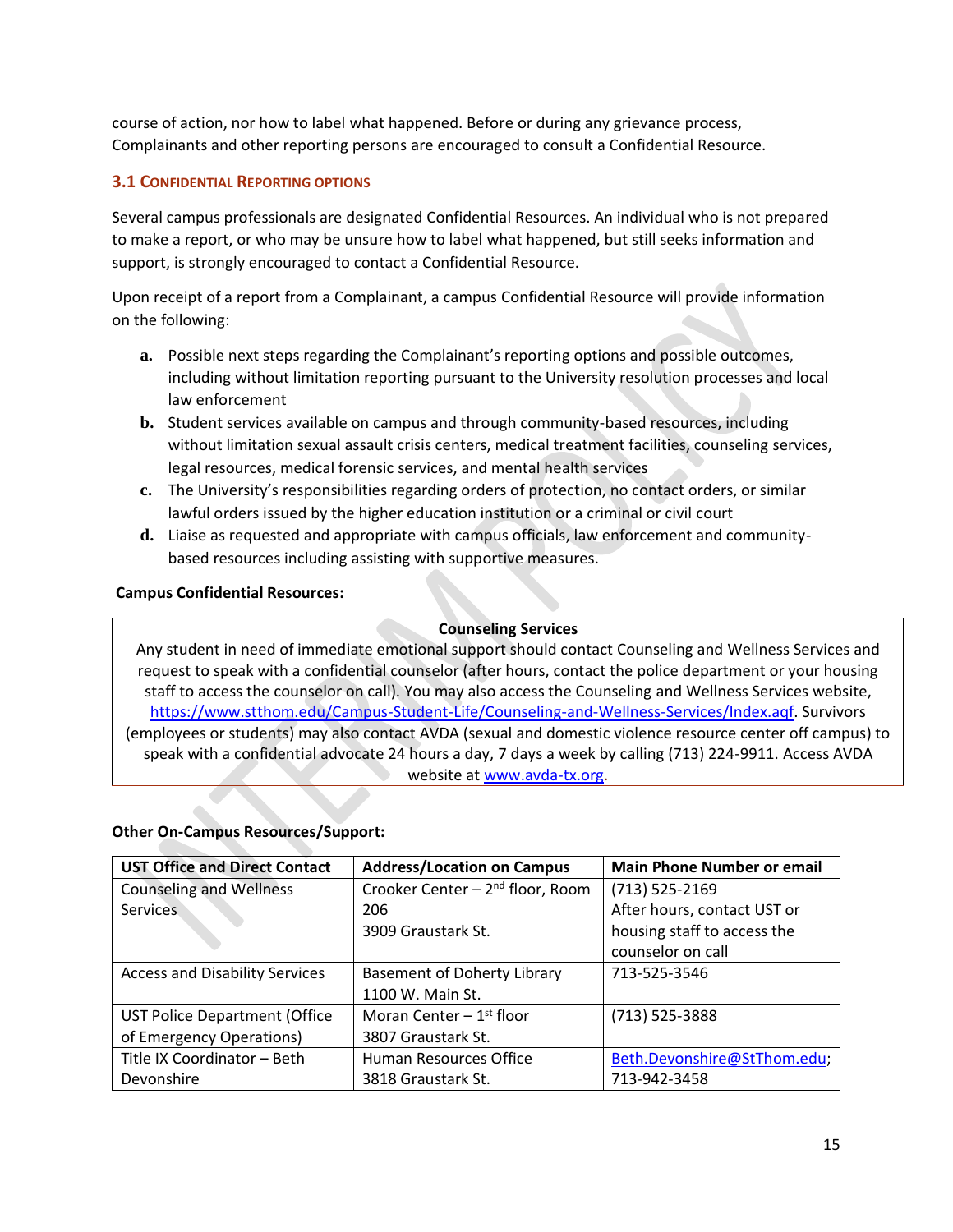| Campus Ministry, Crooker Center              | $(713) 525 - 3129$ |
|----------------------------------------------|--------------------|
| $-1$ <sup>st</sup> floor, 3909 Graustark St. |                    |
| Crooker Center - 2 <sup>nd</sup> floor, Room | $(713) 525 - 3572$ |
| 215                                          |                    |
| 3909 Graustark St.                           |                    |
| Crooker Center - 2 <sup>nd</sup> floor, Room | $(713) 525 - 3503$ |
| 214                                          |                    |
| 3909 Graustark St.                           |                    |
| Jerabeck Activities and Athletics            | $(713)525 - 3513$  |
| Center - 4000 Mt. Vernon St.                 |                    |
| Herzstein Enrollment Center $-1st$           | $(713)$ 525-2170   |
| floor – 4115 Yoakum St.                      |                    |
| UST company ID: stthom                       | (800) 227-1060     |
|                                              |                    |
| Human Resources Office                       | $(713)$ 525-3142   |
| 3818 Graustark St.                           |                    |
|                                              |                    |

#### <span id="page-15-0"></span>**3.2 LAW ENFORCEMENT AND CAMPUS SECURITY**

Emergency medical assistance and campus safety/law enforcement assistance are available both on and off campus. Individuals are encouraged to contact law enforcement and seek medical treatment as soon as possible following an incident that poses a threat to safety or physical well-being or following a potential criminal offense. The Police can assist with obtaining a Protective Order and can assist with a safety plan.

At the Complainant's request, the Title IX Coordinator(s) will assist the Complainant in contacting campus and/or local law enforcement and will cooperate within the extent permitted by law with law enforcement agencies if a Complainant decides to pursue the criminal process.

#### **Immediate Health and Safety: Contact the University of St. Thomas Police Department**

University of St. Thomas Police Department: (available 24 hours a day, 7 days a week) (713) 525-3888 [www.stthom.edu/police.](http://www.stthom.edu/police) Morgan Parking Center, 1<sup>st</sup> Floor, Southwest Entrance 3807 Graustark Street, Houston, TX 77006

Reporting to the UST Police may initiate a criminal investigation into your complaint. The UST Police will also determine if a Timely Warning Notice should be sent out to the community and will capture and count crime data if the offense was reported to have occurred on campus or on a property owned or controlled by the institution. The UST Police will report your complaint to the Title IX Coordinator(s). You can tell the police as much or as little as you would like.

#### **Local Law Enforcement: City of Houston Police Department (HPD)**

Houston Police Department: (available 24 hours a day, 7 days a week) Call 911 for emergencies or (713) 837-0311 or (713) 308-1100 for Victim Services. Visit the Houston PD's website, [www.houstontx.gov/police](http://www.houstontx.gov/police) for more information or to obtain the address or contact information for a specific division within the PD.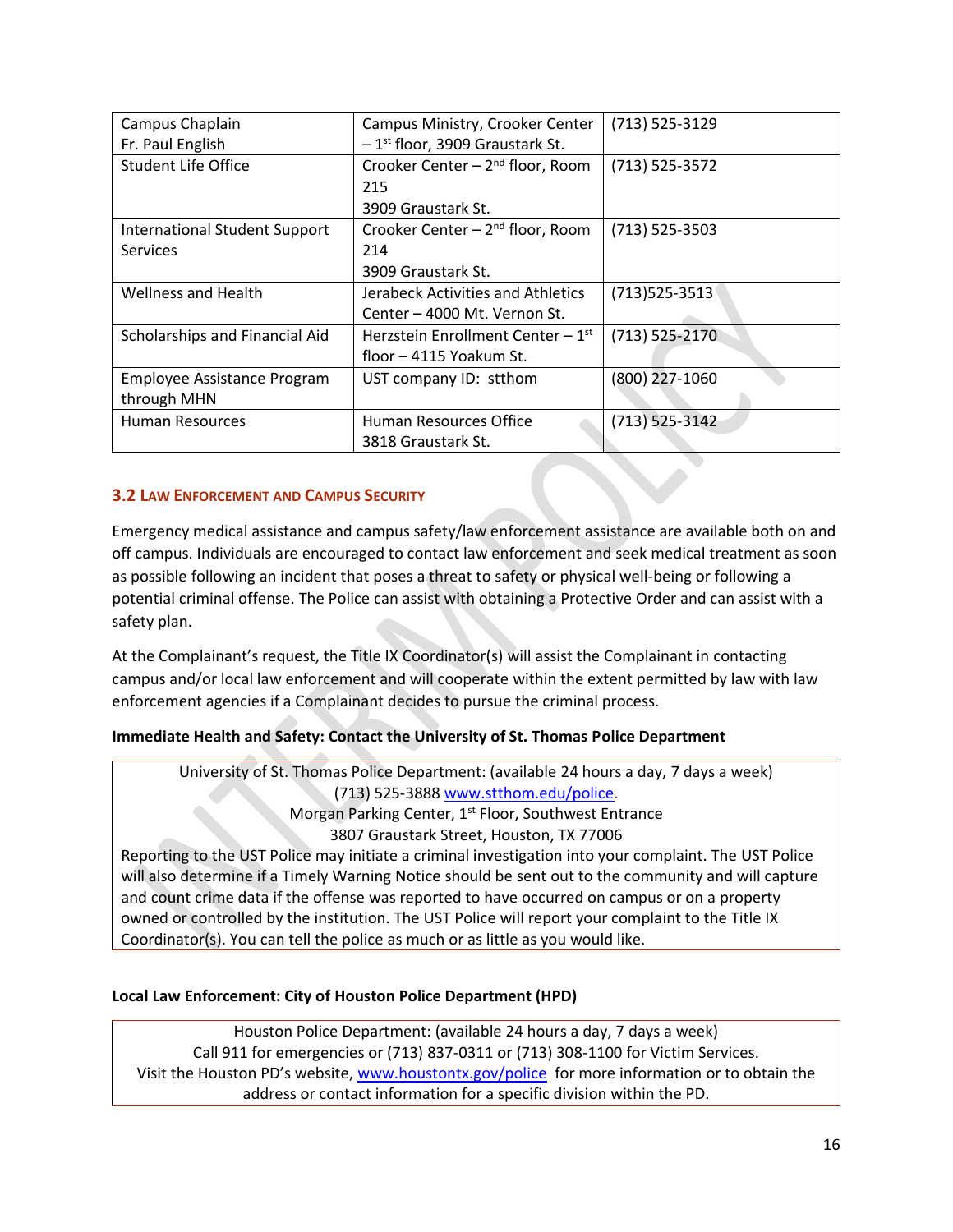Important Note - The Houston PD may not share the details of your report with UST (however, the campus police must notify the Title IX Coordinator(s) of a report made to their office). If you report to the city police, you should also report to the Title IX Coordinator(s) so on campus accommodations, interim protective measures and resources may be provided, like changes in class schedule, housing, work location, or transportation options if you request these and if they are reasonably available.

#### **Dial 9-1-1 to report an emergency.**

[Helpful information on using the 9-1-1 Emergency Number.](https://www.houstontx.gov/police/contact/911.htm)

**Dial (713) 884-3131 to request non-emergency police service for locations within the city limits of Houston.** If you live outside the jurisdiction of the Houston Police Department and have a problem or situation that requires police service, please contact your local law enforcement agency.

[Houston Police Department Phone Directory](https://www.houstontx.gov/police/phone.htm)

# **HPD's postal mail address:**

Houston Police Department 1200 Travis Street Houston, TX 77002

**Maps**[:](https://www.houstontx.gov/police/pdfs/hpd_beat_map.pdf) 

- [HPD Beat Map](https://www.houstontx.gov/police/pdfs/hpd_beat_map.pdf) - Beats, districts and locations of HPD stations and storefronts.

- [HPD Patrol Stations and Storefronts-](https://www.houstontx.gov/police/contact/substations.htm) Address, phone number hours of operation and directions to patrol stations and storefronts.

# <span id="page-16-0"></span>**3.3 TITLE IX COORDINATOR**

Any individual who may have been subjected to a violation of this policy, and who is considering making a Complaint under this policy, is encouraged to contact the Title IX Coordinator.

In light of the University's obligation to make reasonable efforts to investigate and address conduct prohibited by this policy, University community members who are not designated Confidential Resources may be required to notify the Title IX Coordinator or the University of St. Thomas Police Department of suspected violations, and cannot guarantee the confidentiality of a report under this policy.

The Title IX Coordinator will be informed of all reports of potential violations of this policy.

#### **Title IX Coordinator:**

**Beth Devonshire** Interim Title IX Coordinator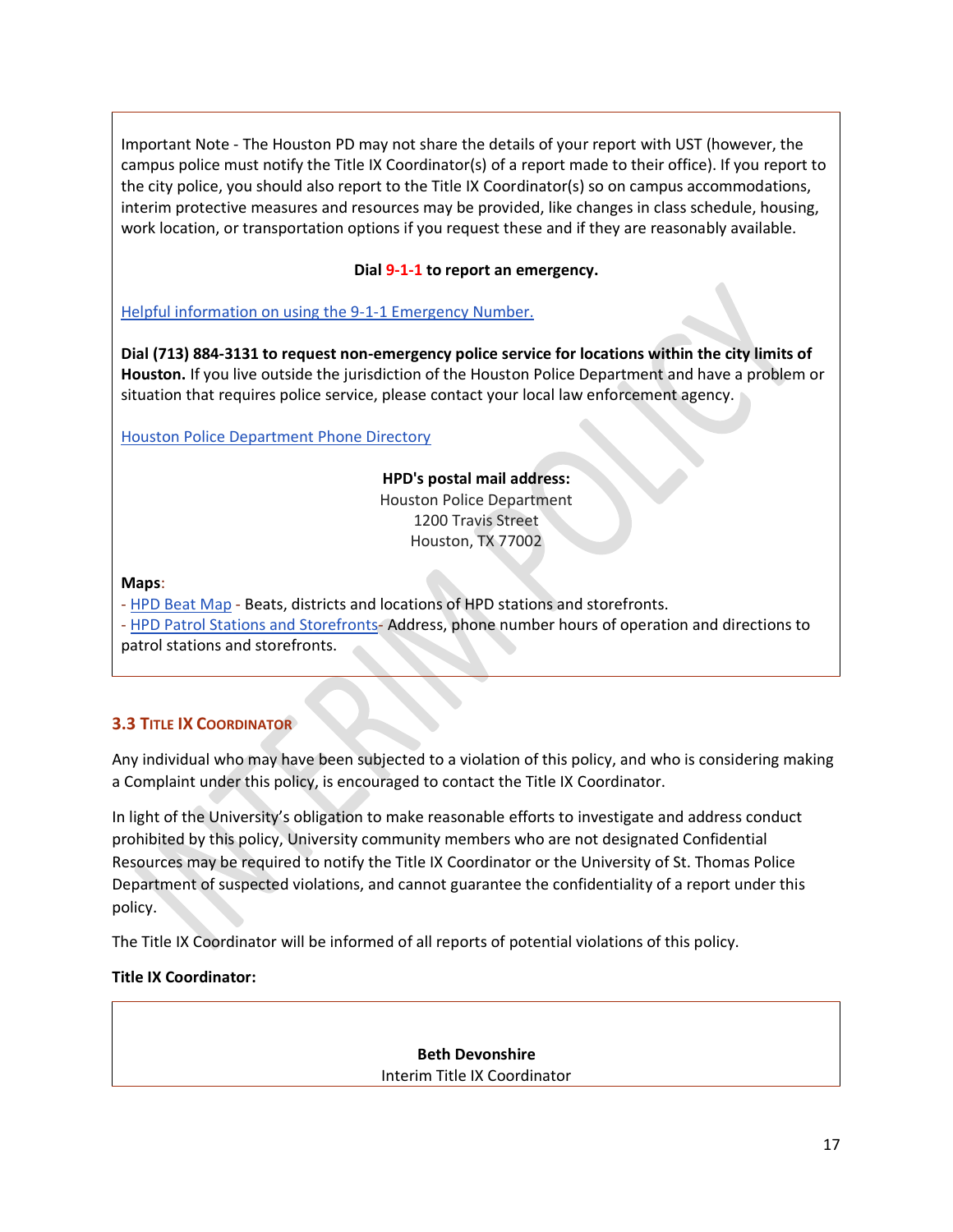#### 3818 Graustark St. Houston, TX 77006 713-942-3458

#### [Beth.Devonshire@stthom.edu](mailto:Beth.Devonshire@stthom.edu)

[https://cm.maxient.com/reportingform.php?UnivofStThomas&layout\\_id=5](https://cm.maxient.com/reportingform.php?UnivofStThomas&layout_id=5)

#### <span id="page-17-0"></span>**3.4 OTHER AVAILABLE RESOURCES**

Any individual may also access resources located in the local community. These organizations can provide crisis intervention services, counseling, medical attention, and assistance in interfacing with the criminal justice system. If accessing these resources, individuals are encouraged to clarify whether the resources are confidential.

#### **Medical Resources**

#### **Forensic Medical Exams and Physical Health Services**

As of January 2009, victims of sexual assault may have a sexual assault forensic exam without reporting it to law enforcement. State law allows you to have the sexual assault forensic exam (SAFE) up to 120 hours (5 days) after the sexual assault. You may report to law enforcement if you chose to.

In Texas, you have ten years (statute of limitations on sexual assault) to make the report. Having a sexual assault forensic exam conducted allows you to preserve evidence that will be lost over time while you have time to decide how to proceed. UST police officers and City of Houston police officers encourage victims to report the sexual or domestic assault even if it is past the statute of limitations. Your case cannot go forward with prosecution, but it is important to document the assault and the perpetrators who commit them (in addition to allowing UST to prevent recurrence of similar crimes, if applicable).

In circumstances of sexual assault, if a complainant does not opt for forensic evidence collection, health care providers still can treat injuries and take steps to address concerns of pregnancy and/or sexually transmitted infection. It is important that a survivor of sexual assault not bathe, douche, smoke, change clothing or clean the bed/linen/area where she or he was assaulted within 120 hours after the incident occurred so that evidence may be preserved. Complainants of sexual assault, domestic violence, dating violence, or stalking also are encouraged to preserve evidence by saving text messages, instant messages, social networking pages, other communications, and keeping pictures, logs or other copies of documents, if any exist that may be useful to University investigators, UST Police personnel, or local police.

Below is information regarding area hospitals where victims of sexual or intimate partner violence may go for medical services. The chart contact information also indicates whether the facility has forensic evidence collection services available.

Hospitals in and around the Houston area include

● Memorial Hermann Hospital 6411 Fannin Street Houston, Texas 77030 713-704-1261 (Forensic Nurse Response Team available at any Memorial Hermann Hospital in the greater Houston area)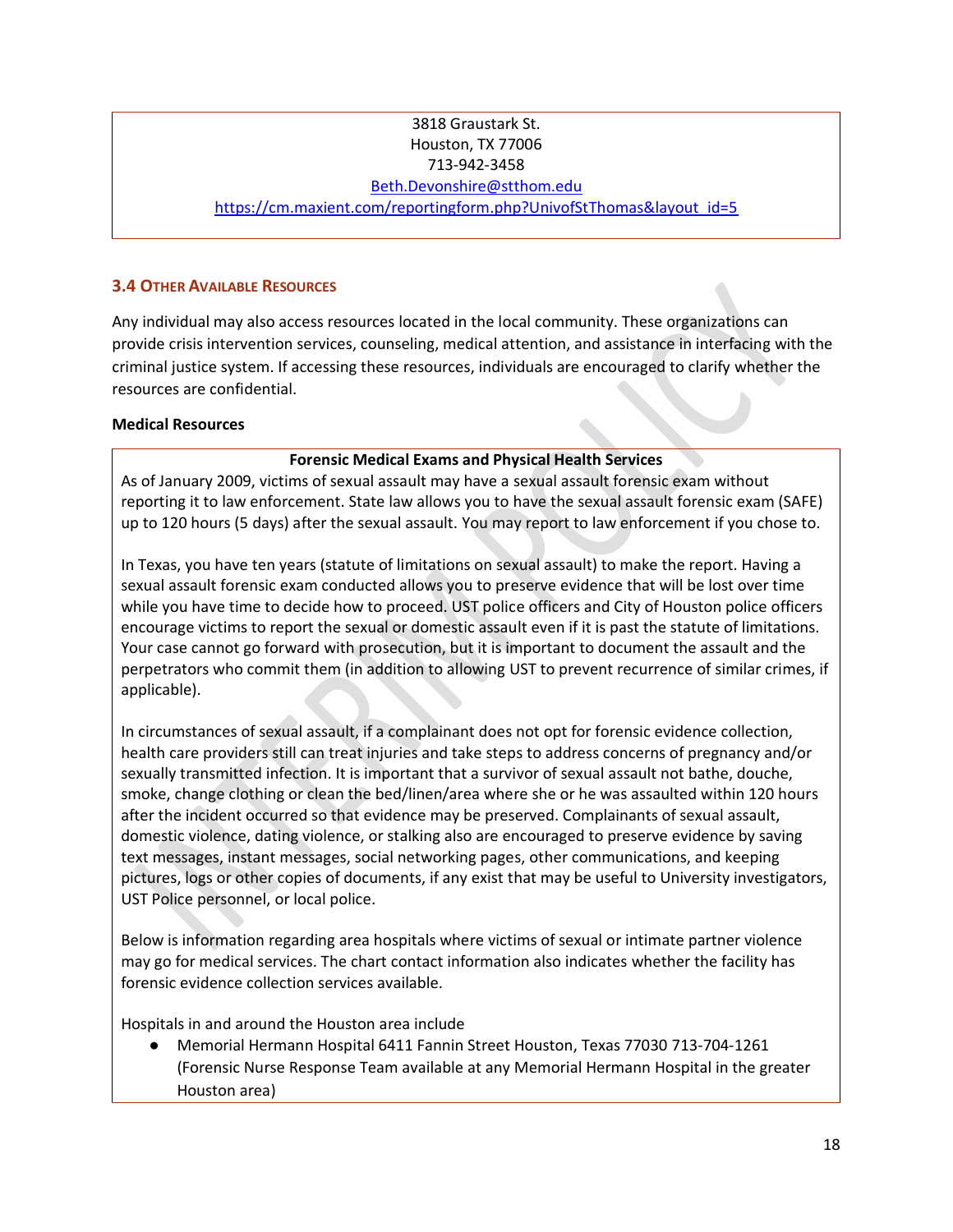● Ben Taub Hospital 1504 Ben Taub Loop Houston, Texas 77030 713-873-2000 (Forensic Kits available)

#### **Additional Off-Campus Resources/Supports**

| Sexual Assault Hotline (Houston       | 1010 Waugh Drive              | $(713) 528 - 7273$         |
|---------------------------------------|-------------------------------|----------------------------|
| Area Women's Center, RAINN)           | Houston, Texas 77019          | (713) 528-3691 TTY         |
|                                       |                               | Website:                   |
|                                       |                               | http://www.hawc.org        |
|                                       |                               |                            |
| <b>YWCA Advocacy Group</b>            | 6309 Martin Luther King       | $(713)$ 640-6820           |
|                                       | Jr. Blvd Houston, Texas       | Email: advocacy@ywca.org   |
|                                       | 77021                         | Website: ymcahouston.org   |
| The Montrose Center: LGBTQ Services   | 401 Branard Street            | $(713)$ 529-0037 office    |
|                                       | Houston, Texas 77006          | (713) 529-3211 24hr        |
|                                       |                               | Helpline                   |
| <b>AVDA: Domestic Violence</b>        | 100 1 Texas Avenue, Suite 600 | $(713)$ 224-9911           |
| Support (including male victims)      | Houston, Texas 77002          | 800-799-7233 Hotline       |
|                                       |                               | 800-787-3224 TTY           |
|                                       |                               | Website: avda-tax.org      |
| Where to get Protective Orders - AVDA | 1001 Texas Avenue, Suite 600  | $(713)$ 224-9911           |
|                                       | Houston, Texas 77002          |                            |
|                                       |                               |                            |
| Victim Assistance                     | 1200 Travis                   | $(713)$ 308-0080           |
| City of Houston Victims Services Unit |                               | Email:                     |
|                                       | Houston, Texas 77002          | victim.services@houstonpol |
|                                       |                               | ice.org                    |
| Visa & Immigration Assistance         | 2900 Louisiana Street,        | $(713)$ 526-4611           |
| through Catholic Charities            | Houston, Texas 77006          | (833) 468-4664 Hotline     |
|                                       |                               |                            |

# <span id="page-18-0"></span>**3.5 U.S. DEPARTMENT OF EDUCATION, OFFICE FOR CIVIL RIGHTS**

All members of the University community may also contact the Office for Civil Rights (a division of the United States Department of Education) to file a complaint pertaining to Title IX.

# **OFFICE FOR CIVIL RIGHTS U.S. DEPARTMENT OF EDUCATION**

#### **Headquarters**

400 Maryland Avenue, SW, Washington, DC 20202-1100 Customer Service Hotline #: (800) 421-3481 | Facsimile: (202) 453-6012 TTY#: (800) 877-8339 | Email: [OCR@ed.gov](mailto:OCR@ed.gov) | Web: [http://www.ed.gov/ocr](https://www2.ed.gov/about/offices/list/ocr/index.html)

# **Dallas Office**

U.S. Department of Education 1999 Bryan Street, Suite 1620 Dallas, TX 75201-6810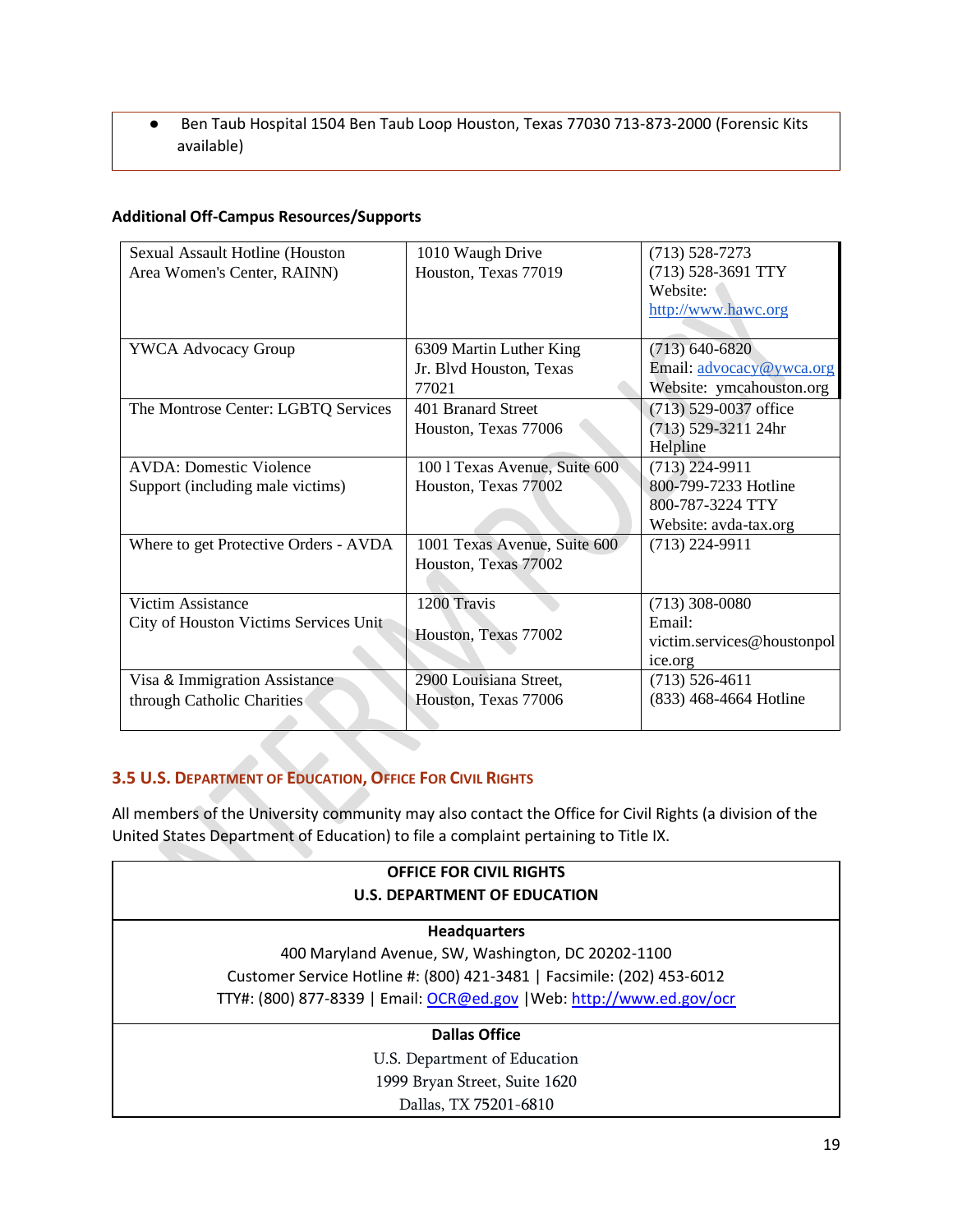| Telephone: (214) 661-9600 |
|---------------------------|
| Facsimile: (214) 661-9587 |
| Email: OCR.Dallas@ed.gov  |

#### <span id="page-19-0"></span>**3.6 ANONYMOUS REPORT**

An individual may report an incident without disclosing his/her name, identifying the Respondent, or requesting any action. Please note that choosing to make an anonymous report can significantly limit the ability of the University to respond. This information will be used for statistical purposes as well as for enhancing understanding of our campus climate so that we may strengthen sexual misconduct response and prevention efforts.

#### <span id="page-19-1"></span>**3.7 ONLINE REPORT**

An individual may report an incident via an online reporting form. The online form will not be considered a complaint that would trigger a full investigation. An online report will result in electronic communication of resources or outreach from the Title IX Coordinator(s) within two business days within receipt. For emergency assistance, please dial 9-1-1.

# **Title IX Incident Reporting Form** [https://cm.maxient.com/reportingform.php?UnivofStThomas&layout\\_id=5](https://cm.maxient.com/reportingform.php?UnivofStThomas&layout_id=5)

#### <span id="page-19-2"></span>**3.8 MANDATORY REPORTING**

All members of the University community are required to report any suspected violation of this policy (after consulting a Confidential Resource as appropriate).

In emergency situations, if there is a suspected crime in progress, or imminent or serious threats to the safety of anyone, faculty and staff members must immediately dial 911 from an on-campus telephone whenever possible.

In non-emergency situations, faculty and staff members who are not Confidential Resources must promptly report suspected violations to the Title IX Coordinator(s) in person or by using the ["Report It"](https://cm.maxient.com/reportingform.php?UnivofStThomas&layout_id=5)  [Incident Reporting Form.](https://cm.maxient.com/reportingform.php?UnivofStThomas&layout_id=5)

#### <span id="page-19-3"></span>**4 UNIVERSITY RESPONSE TO REPORTS**

The University is committed to responding to all alleged violations of this policy. Upon receiving a report of Sexual Misconduct, the Title IX Coordinator(s) will promptly contact the Complainant to discuss the availability of supportive measures, provide a written explanation of rights and options, and explain to the Complainant the process for filing a Formal Complaint. The Coordinator(s) will also explain if Informal Resolution is an option if a Formal Complaint is filed. \*A Complainant must file a Formal Complaint to access available Informal Resolution options.

#### <span id="page-19-4"></span>**4.1 PRIVACY AND CONFIDENTIALITY**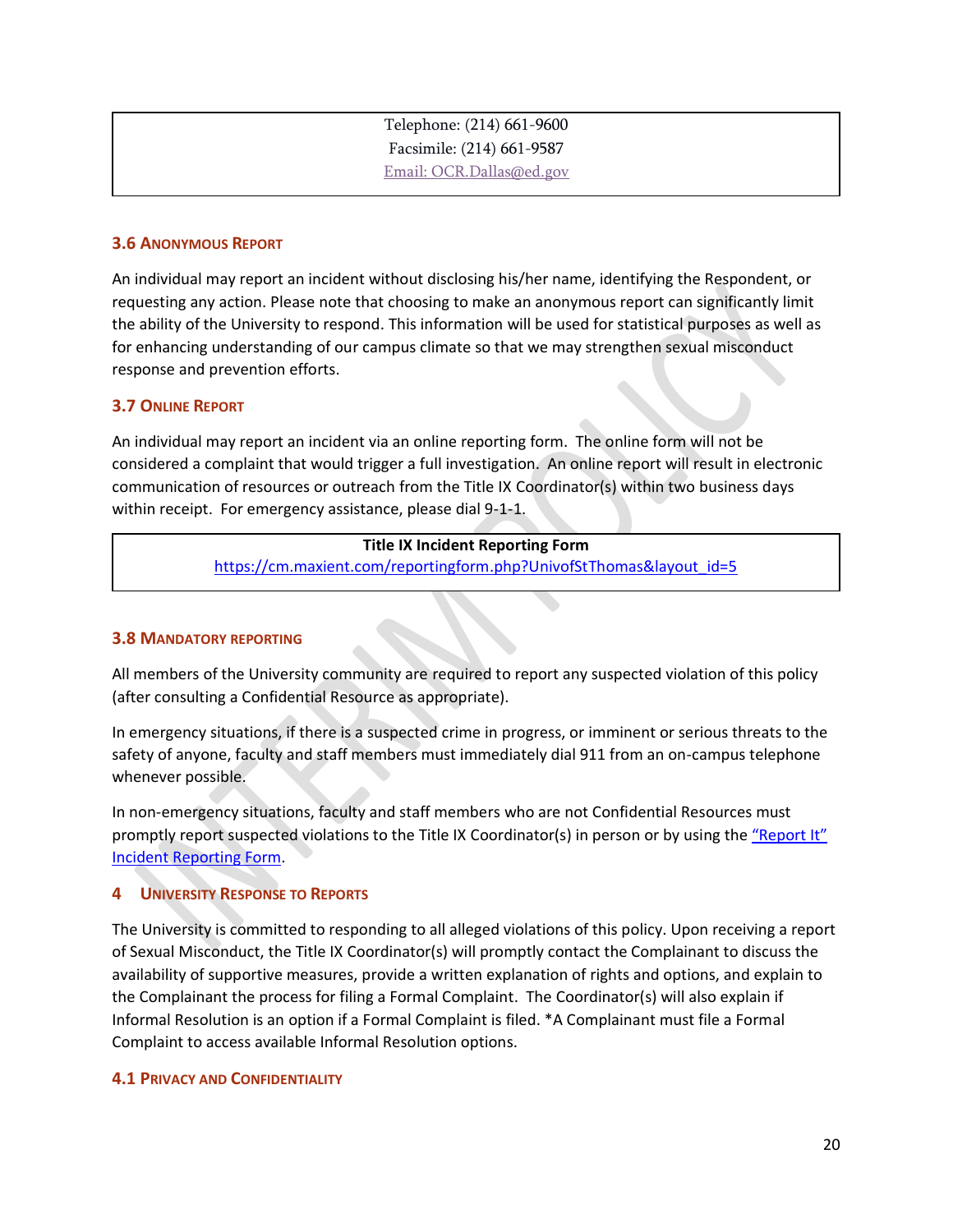Issues of privacy and confidentiality play important roles in this policy and may affect individuals differently. Privacy and confidentiality are related but distinct terms. "Confidentiality" refers to the circumstances under which information will or will not be disclosed to others. "Privacy" refers to the discretion that will be exercised by the University in the course of any investigation or disciplinary processes under this policy.

Requests for confidentiality or use of anonymous reporting may limit the University's ability to conduct an investigation or resolve an allegation using the University's disciplinary proceedings.

Individuals involved in investigations or disciplinary proceedings under this policy are encouraged to exercise discretion in sharing information in order to safeguard the integrity of the process and to avoid the appearance of retaliation. While discretion regarding the process is important, Complainants and Respondents are not restricted from discussing and sharing information with others who may support or assist them in presenting their case. The University may be compelled to share information if ordered by court order.

In some circumstances, the reporting responsibilities of University employees, or the University's responsibility to investigate, may conflict with the preferences of the Complainant and/or Respondent with regard to privacy and confidentiality. Therefore, all individuals are encouraged to familiarize themselves with their options and responsibilities, and make use of Confidential Resources, if applicable, in determining their preferred course of action.

Medical and counseling records are privileged and confidential documents that the Parties will not be required to disclose.

The University has an obligation to make reasonable efforts to investigate and address Complaints or reports of violations of this policy. In all such proceedings, the University will take into consideration the privacy of the Parties to the extent possible.

In cases involving students, the Title IX Coordinator(s) may notify other University employees of the existence of the Complaint for the purpose of overseeing compliance with this policy and addressing any concerns related to educational and University sponsored events. While not bound by confidentiality, these individuals will be discreet and will respect the privacy of those involved in the process.

Any additional disclosure of information related to the Complaint or report may be made if consistent with the Family Educational Rights and Privacy Act (FERPA), or the Title IX requirements.

# <span id="page-20-0"></span>**4.2 SUPPORTIVE MEASURES**

Upon receipt of a complaint or report of a violation of this policy, the University will provide reasonable and appropriate supportive measures. Supportive measures mean individualized services offered as appropriate, as reasonably available, and without fee or charge to the Complainant or the Respondent before or after the filing of a complaint or where no complaint has been filed. Such measures are designed to restore or preserve equal access to the University's program or activity without unreasonably burdening the other Party, including measures designed to protect the safety of all Parties or the University's educational environment, or deter sexual harassment.

Supportive measures may include: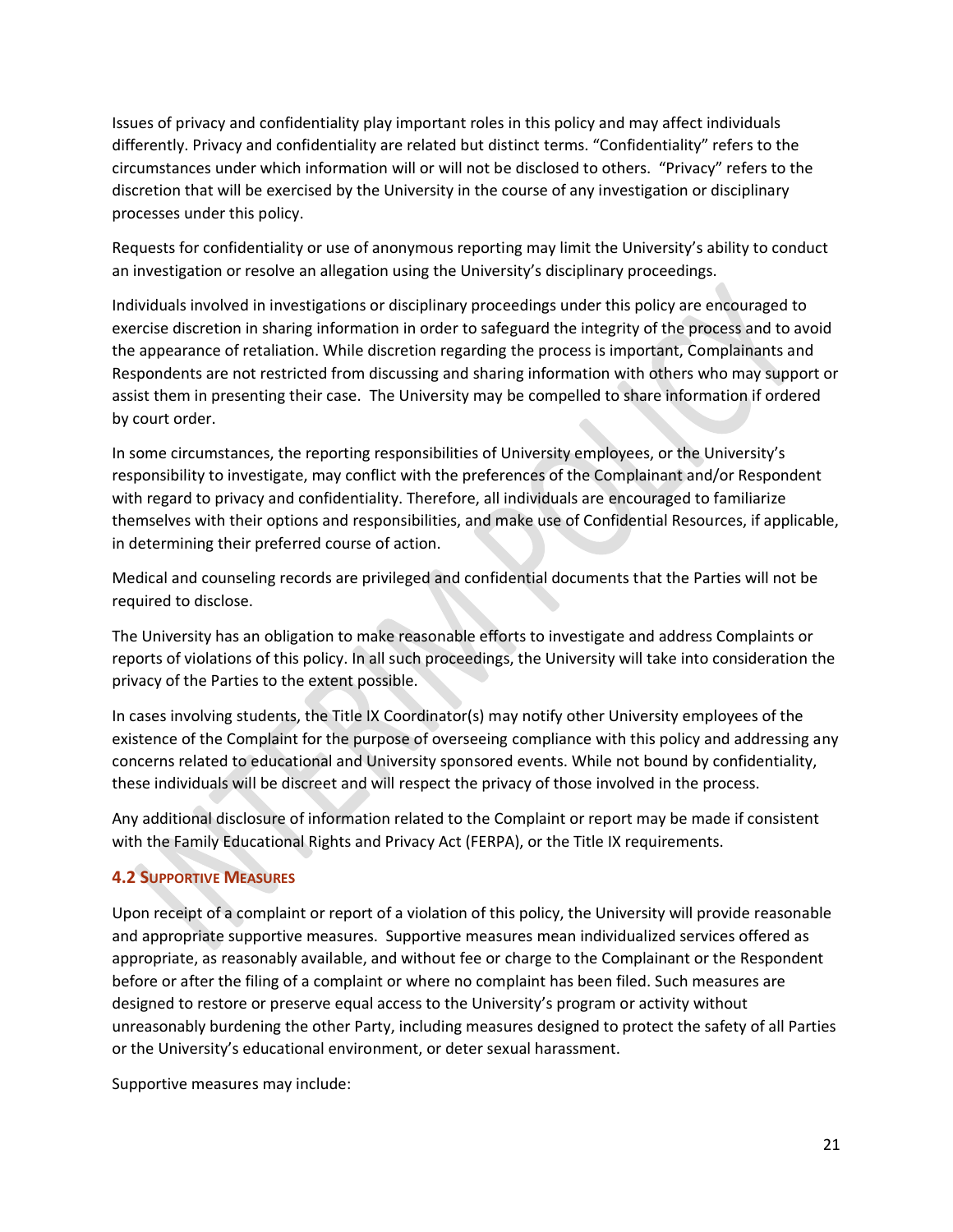- Access to counseling services and assistance in arranging an initial appointment;
- Rescheduling of exams and assignments;
- Change in class schedule, including the ability to transfer course sections or withdraw from a course;
- Change in work schedule or job assignment;
- Imposition of a mutual on-campus "no contact order," an administrative remedy designed to curtail contact and communications between two or more individuals; and/or
- Any other remedy that can be used to achieve the goals of this policy.

UST will maintain as confidential any supportive measures provided to the Complainant or Respondent, to the extent that maintaining such confidentiality would not impair the ability of the recipient to provide the supportive measures. In cases that meet the definition and jurisdiction of Title IX, Supportive Measures will also be non-punitive and non-disciplinary.

Any supportive measures will not disproportionately affect the Complainant. Requests for supportive measures may be made by or on behalf of the Complainant to any University official, including the Title IX Coordinator(s). The Title IX Coordinator(s) is responsible for ensuring the implementation of supportive measures and coordinating the University's response with the appropriate offices on campus.

All individuals are encouraged to report concerns about the failure of another to abide by any restrictions imposed by a Supportive Measure. The University will take immediate action to enforce a previously implemented measure and disciplinary penalties can be imposed for failing to abide by a University -imposed measure utilizing the disciplinary process deemed appropriate by the Title IX Coordinator(s).

# <span id="page-21-0"></span>**4.2.1 INTERIM REMOVAL**

In connection with this policy, in circumstances seriously affecting the health or well-being of any person, or where physical safety is seriously threatened, or where the ability of the University to carry out its essential operations is seriously threatened or impaired, an authorized representative may summarily suspend, dismiss, or bar any person from the University. Prior to taking action against a student in response to an allegation that arises from a complaint under the jurisdiction of Title IX, the University will undertake an individualized safety and risk analysis and provide written notice to the Party. In all such cases involving students, actions taken will be reviewed promptly, typically within one week, by the appropriate University authority and removals subject to Title IX will include an opportunity for redress (appeal) by the Respondent. Complaints involving employees as the Respondent will be subject to the leave provisions that rest within Human Resources and could involve placing the employee on administrative leave (with or without pay) depending of the nature of the reported offense, the determination of an ongoing risk to public safety, and/or other factors as determined by Human Resources.

# <span id="page-21-1"></span>**4.3 RIGHTS AND OPTIONS**

The Title IX Coordinator(s) will ensure that the Complainant receives an explanation of rights and options written in plain language with concise information. The written notification of rights and options will include the following: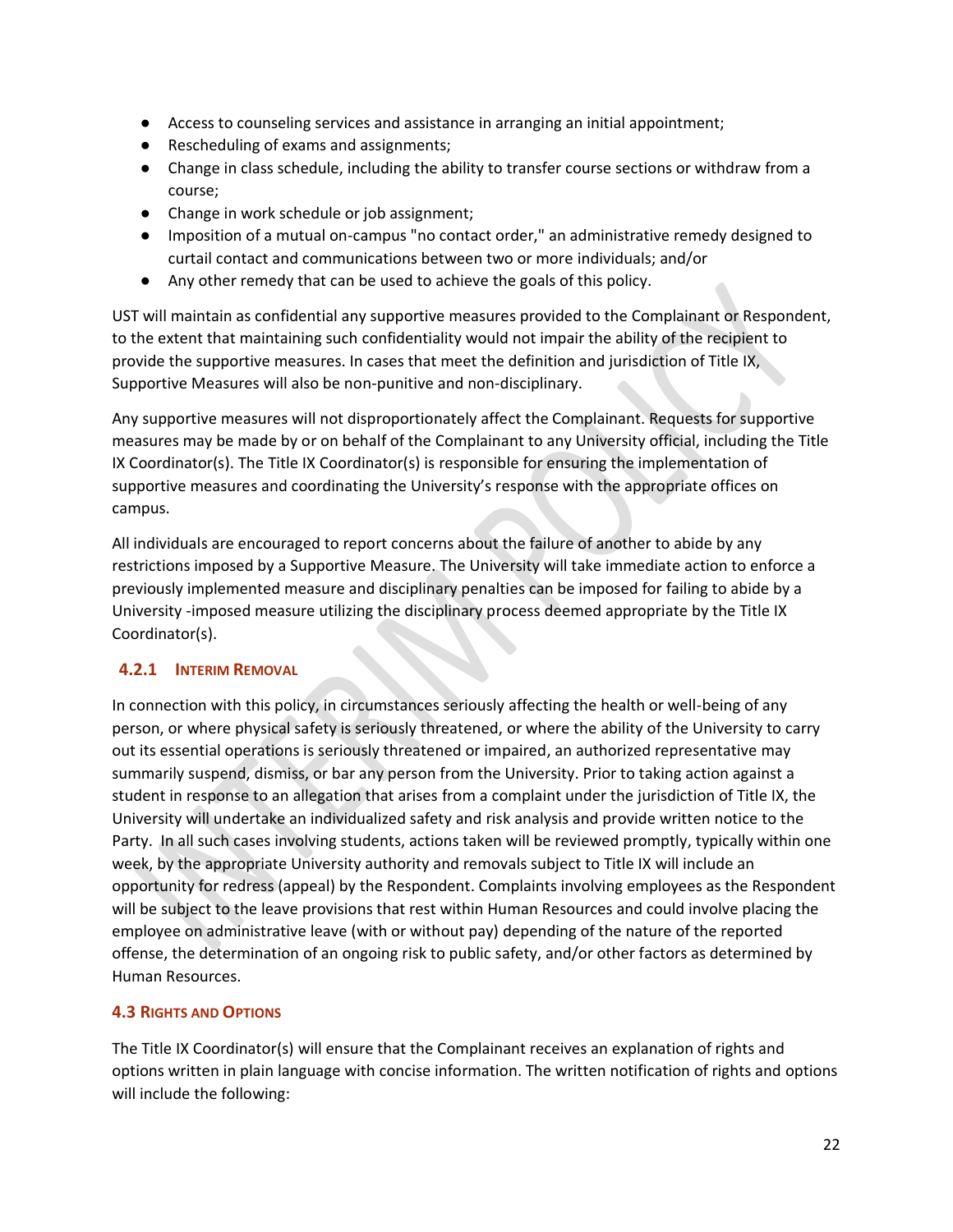- The importance of obtaining and preserving forensic and other evidence;
- The right to report or not report the alleged incident to the University, law enforcement or both, including information about the survivor's right to privacy and which reporting methods are confidential;
- The right to request and receive assistance from campus authorities in notifying law enforcement;
- The right to request and receive assistance in obtaining and enforcing a campus-issued order of protection or no contact order;
- The right to speak to and receive assistance from on and off campus Confidential Resources and other organizations that provide support and services to victims and survivors;
- The right to assistance from the University in accessing and navigating campus and local health and mental health services, counseling, advocacy services, legal assistance, financial aid services and immigration/Visa assistance;
- The right to Supportive Measures with or without the filing of a formal Complainant, no matter where the incident is reported to have occurred and that the University will consider the Complainant's wishes with respect to available supportive measures including without limitation changes to academic, living, dining, working, and transportation situations;
- The right to request a Formal or Informal Resolution Process if cause is found to proceed under this Policy and a summary of the appropriate complaint resolution procedures;
- Contact information for all of the people and organizations listed herein; and
- Complainants have the right to request an end to the process except as set forth in this Policy.

In the event that a Complaint is filed, the Complainant and the Respondent will receive a written notification of rights and options regarding the adjudication process, to include the following:

- The right for Complainants and Respondents to be treated equitably by the University which includes providing remedies to a Complainant where a determination of responsibility for sexual harassment has been made against the Respondent, and by following a grievance process that complies with this policy;
- The right to a fair, impartial, proceeding that begins promptly and is completed within reasonably prompt timeframes;
- The right to a resolution process that is consistent with the University's policies, transparent to the Complainant and Respondent, and in which the burden of proof and of gathering evidence rests with the University and not the Parties;
- The right to a Support Person of the Party's choosing during the grievance process and to an Advisor of the Party's choosing for any hearing under the Title IX Grievance process. If a Party does not have an Advisor present at the hearing, the University will provide without fee or charge, an advisor of the University's choice for purposes of conducting cross examination;
- The right to reasonable accommodations during any hearing, such as not being in the same room as the other Party;
- The right to an objective evaluation of all relevant evidence—including both inculpatory and exculpatory evidence—and provide that credibility determinations will not be based on a person's status as a Complainant, Respondent, or witness;
- The right to a determination regarding responsibility made at the conclusion of the resolution process and that the University makes no prior presumption of responsibility; and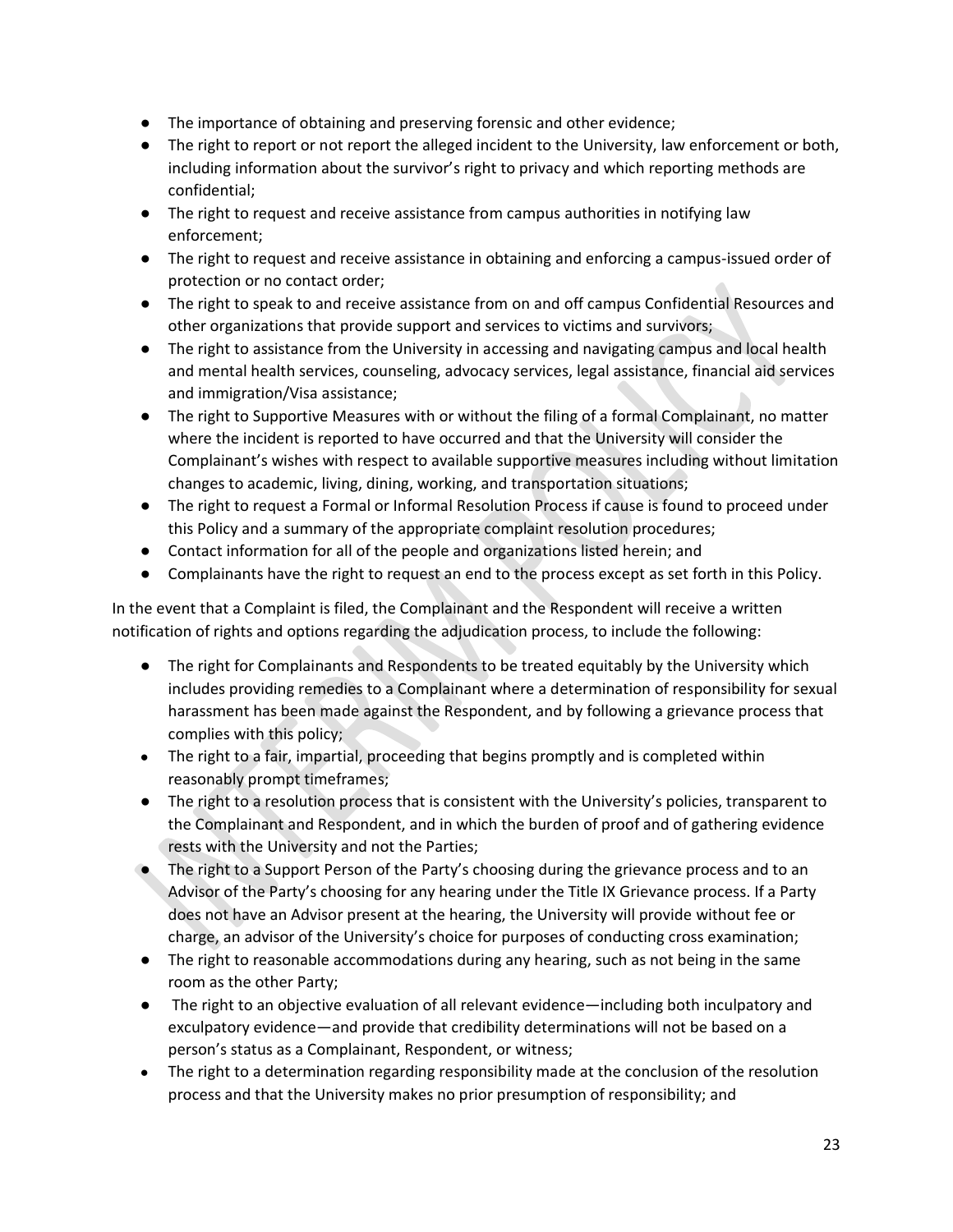● The right not to be retaliated against for filing a Complaint and/or for participating in an Informal or Formal Resolution Process.

False accusations of sexual harassment and sexual violence or complaints determined not to be in good faith are taken very seriously and can possibly result in unintended negative consequences.

# <span id="page-23-0"></span>**4.4 AMNESTY/IMMUNITY**

In order to encourage reports of conduct that is prohibited under this policy, the University may offer leniency with respect to other violations that may become known because of such reports, depending on the circumstances involved. The Title IX Coordinator(s) will make the determination on behalf of the University.

# <span id="page-23-1"></span>**4.5 TIMELY WARNING**

If the University receives a report of a Clery reportable crime that has occurred within the institution's Clery reportable geography, the institution will assess the report for purposes of sending a Timely Warning Notice (TWN). A TWN will be sent for reports that constitute a serious and continuing threat to the campus community and the UST Police Department will issue these according to University policy. In all cases of sexual misconduct, the Title IX Coordinator(s) will be notified. UST PD, as required by law, may also be required to complete an incident report, and publicly disclose the reported incident of sexual misconduct in the annual security report less personally identifying information. In addition, the University may also share non-identifying information, including data about outcomes and penalties, in aggregate form. At no time will the University release the name or other personally identifiable information of the Complainant to the general public without the express consent of the Complainant or as otherwise permitted or required by law.

# <span id="page-23-2"></span>**4.6 OPTIONS FOR PROCEEDING THROUGH UNIVERSITY PROCESS**

# <span id="page-23-3"></span>**4.6.1 INFORMAL AND FORMAL COMPLAINTS**

To initiate the UST informal resolution process or formal resolution process, a Complainant must file a Complaint. A Complaint means a written statement filed by a Complainant or signed by the Title IX Coordinator(s) alleging Prohibited Conduct against a Respondent and requesting resolution of the alleged behavior. A complaint may be completed by the Complainant in person or submitted by email, mail or by phone to the Title IX Coordinator(s).

# <span id="page-23-4"></span>**4.6.2 NO COMPLAINT**

Complainants have the right not to file a complaint, yet they are highly encouraged to seek medical attention and counseling. Complainants, who wish to file a complaint at a later date, may do so by utilizing any of the options outlined in this policy. However, please note that a delay in reporting could create obstacles to the University's process for stopping harassment and/or discrimination, remedying its effects, and preventing recurrence as well as potentially weakening evidence that could be useful in determining whether Prohibited Conduct occurred, in obtaining an order of protection or for the State in being able to proceed with a criminal proceeding.

# <span id="page-23-5"></span>**4.6.3 UNIVERSITY -INITIATED COMPLAINTS**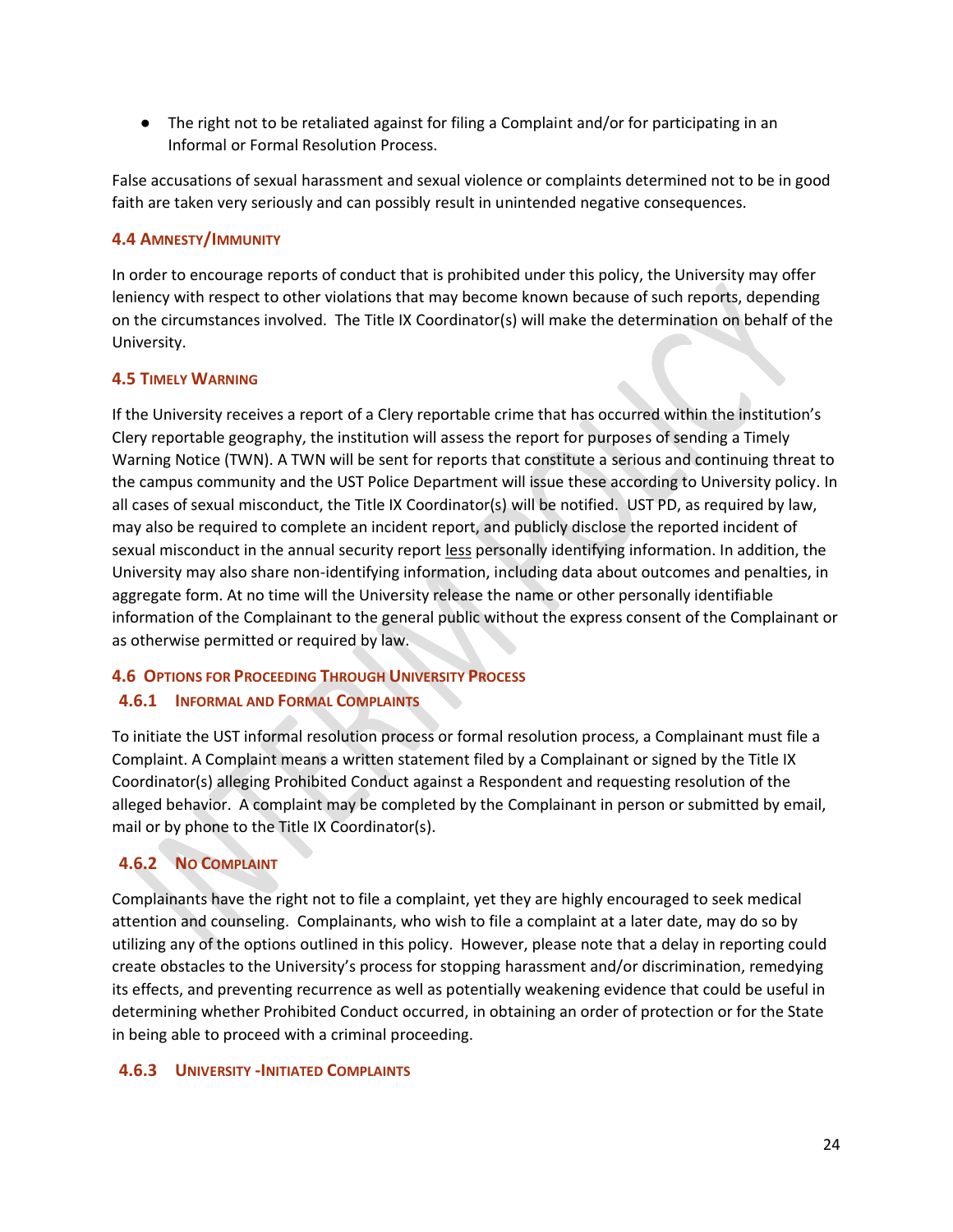In limited cases, the Title IX Coordinator(s) may initiate a complaint without a request by the Complainant upon receipt of a report of Sexual Misconduct. The Title IX Coordinator(s) will initiate the complaint when the Title IX Coordinator(s), in his or her discretion, determines that a grievance process is warranted given the reported behavior. A Complainant retains standing as a Complainant even in cases where the Title IX Coordinator(s) initiates the complaint. If the Title IX Coordinator(s) initiates a complaint, they will advise the Complainant that they have done so and will provide the rationale to the Complainant regarding why they proceeded.

# <span id="page-24-0"></span>**4.6.4 DISMISSALS**

If the Title IX Coordinator(s) determines that the complaint, even if substantiated, would not rise to the level of a violation of this policy, the Title IX Coordinator(s) may dismiss the complaint or refer the complaint to another office for review. A case may also be dismissed for not meeting the threshold and jurisdictional requirements for Title IX, however, a dismissal of a case for purposes of Title IX, does not preclude the University from utilizing this policy for non-Title IX Sexual Misconduct and referring the matter for Non-Title IX Resolution.

If at any time during the investigation or hearing a Complainant notifies the Title IX Coordinator(s) in writing that the Complainant would like to withdraw the formal resolution process or withdraw any allegations therein; the Respondent is no longer enrolled or employed by the recipient; or specific circumstances prevent the recipient from gathering evidence sufficient to reach a determination as to the formal complaint or allegations, the University may dismiss the complaint and end the formal resolution process. The decision as to whether to dismiss the complaint will be determined by the Title IX Coordinator(s) based on the stated goals of this policy. Upon a dismissal permitted pursuant to this section, the University will promptly send written notice of the dismissal and reason(s) therefor simultaneously to the Parties.

Either party may appeal the University's dismissal of a Complaint or any allegations by submitting a written appeal within five business days of the dismissal. Appeals may follow the grounds outlined in the Appeals section of this policy. If the appeal is denied, the dismissal of the complaint will remain in effect.

# <span id="page-24-1"></span>**4.6.5 CONSOLIDATIONS**

The Title IX Coordinator(s) has the discretion to consolidate multiple complaints or reports into a single investigation if evidence relevant to one incident might be relevant to the others. Where a grievance process involves more than one Complainant or more than one Respondent, references in this section to the singular "Party," "Complainant," or "Respondent" include the plural, as applicable.

If a case involves violations of other UST policies, the Title IX Coordinator(s), in consultation with other school officials, will determine which grievance process to use or if different grievance processes would be more appropriate.

# <span id="page-24-2"></span>**5 INFORMAL RESOLUTION PROCESS**

At the time of the filing of a Complaint or at any time prior to a determination of responsibility, either Party may request to proceed under a voluntary Informal Resolution Process that does not involve a full investigation. The Title IX Coordinator(s) will determine, based on the totality of the circumstances,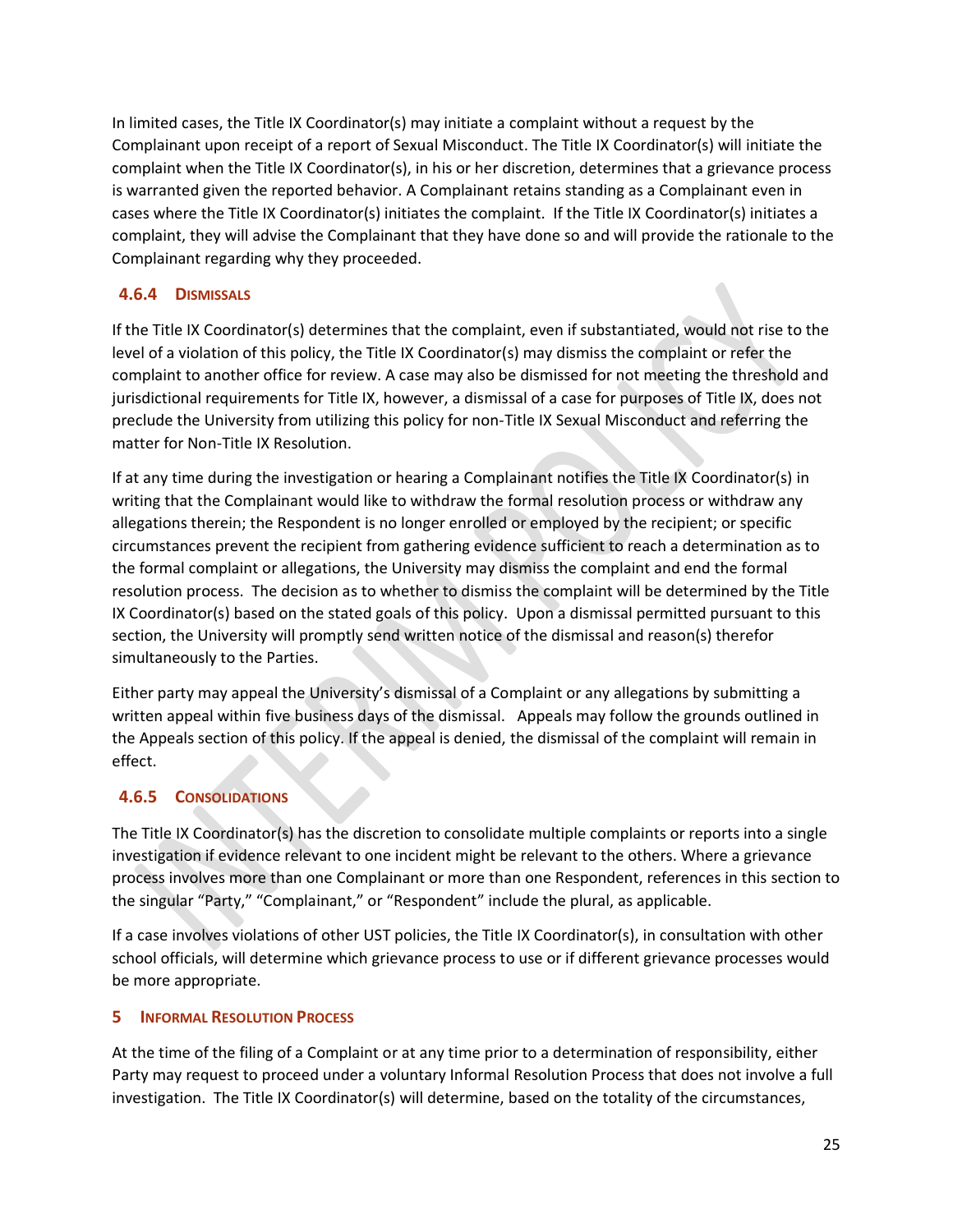whether an Informal Resolution Process is appropriate given the facts and participants. For example, an Informal Resolution Process is never appropriate for resolving reports alleging sexual harassment of a student by an employee.

Upon request and written agreement by the Parties and the Title IX Coordinator(s) that the Informal Resolution Process is appropriate, the Title IX Coordinator(s) will provide to the parties a written notice disclosing the allegations, and the requirements of the Informal Resolution Process, including when the Parties are precluded from resuming a Formal Resolution Process, any consequences resulting from participating in the Informal Resolution, and the records that will be maintained and shared. Informal Resolutions are not subject to appeal by any Party.

Informal Resolutions may include, but are not limited to:

- Placing a Respondent on notice that, if such behavior has occurred or is occurring, such conduct should cease immediately;
- A written warning;
- Education and/or training for a Respondent and/or department;
- Permanent Supportive Measures for Complainant;
- Mediation or other informal communication between the Complainant and Respondent;
- Messaging to the campus community;
- Events and/or trainings offered to the campus community or particular departments; and/or
- Referral and/or collaboration with another University department in order to address the allegations and eliminate any potential sexual misconduct.

For cases that meet the Title IX threshold, the Parties may withdraw from the Informal Resolution Process at any time prior to agreeing to a resolution and resume the Formal Resolution Process with respect to the Complaint.

# <span id="page-25-0"></span>**5.1 NOTICE OF ALLEGATION AND ASSIGNMENT TO AN INVESTIGATOR**

Upon filing of a complaint requesting a Formal Resolution, the Complainant and Respondent will receive written notice from the Title IX Coordinator(s) of the allegations of sexual harassment, including sufficient details known at the time with sufficient time to prepare before any initial interview. The Parties will receive written simultaneous notification of additional allegations as appropriate.

The Title IX Coordinator(s) will assign one or more Investigators to the case and/or will conduct the investigation personally. The Parties will be provided with the name(s) of the Investigator(s) and allowed five business days to request the removal and replacement of an Investigator based on bias or conflict of interest. Any request for a change in an Investigator must be accompanied by supporting information and the decision to assign a new Investigator will be made to the Title IX Coordinator(s).

Throughout the grievance process, the Title IX Coordinator(s) will provide to a Party whose participation is invited or expected, written notice of the date, time, location, participants, and purpose of meetings, investigative interviews, and hearings, with sufficient time for the Party to prepare to participate as well as advise the Party of the opportunity to present evidence and witness information, if applicable.

# <span id="page-25-1"></span>**5.2 OVERVIEW OF INVESTIGATION**

# <span id="page-25-2"></span>**5.2.1 TIMEFRAME**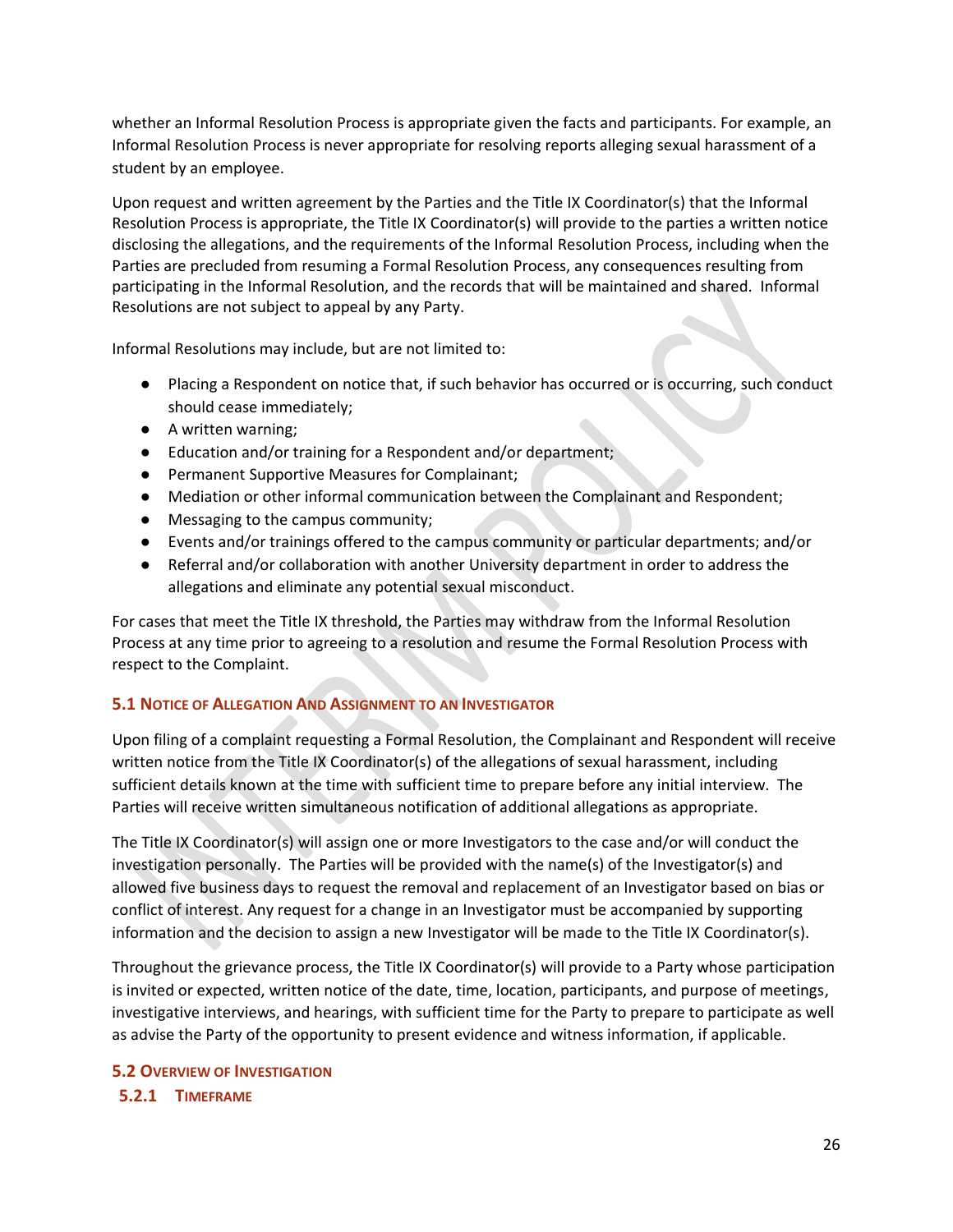The Title IX Coordinator(s) will seek to complete the investigation and any resulting disciplinary process, excluding appeals, within 45 business days after receipt of the complaint.

There may be circumstances that require the extension of timeframes for good cause, including extension beyond 45 business days. Timeframes may be extended to ensure the integrity and completeness of the investigation, comply with a request by external law enforcement, accommodate the availability of witnesses, or accommodate delays by the Parties; or for other legitimate reasons, including the complexity of the investigation and the severity and extent of the alleged misconduct. The University will notify the Parties in writing of any extension of the timeframes for good cause, and the reason for the extension.

Although cooperation with law enforcement may require the University to temporarily suspend the factfinding aspect of a Title IX investigation, the University will promptly resume its Title IX investigation as soon as it is notified by the law enforcement agency that the agency has completed the evidence gathering process. The University, however, will not wait for the conclusion of a criminal proceeding to begin its own investigation and, if needed, will take immediate steps to provide interim measures for the complainant.

Investigations will proceed according to the aforementioned timeframes during the summer and at other times when the University is not in session. The Title IX Coordinator(s) will work with the Parties to balance the need for promptness and the preference for in-person meetings regarding the investigation.

Timeframes for all phases of the disciplinary process, including the investigation, any related disciplinary proceedings, and any related appeal, apply equally to both Parties.

# <span id="page-26-0"></span>**5.2.2 INVESTIGATION OVERVIEW**

During the investigation, the parties will have an equal opportunity to be heard, to submit information and other inculpatory and exculpatory evidence, to identify witnesses including fact and expert witnesses, and to submit questions that they believe should be directed by the investigator to the other or to any witness. The investigator will notify and seek to meet separately with the parties and thirdparty witnesses and will gather other relevant and available information including, without limitation, electronic or other records of communications between the parties or witnesses, photographs, and written documentation.

The University will not require, allow, rely upon, or otherwise use questions or evidence during the investigation, hearing, or determination of responsibility that constitute, or seek disclosure of, information protected under a legally recognized privilege, unless the person holding such privilege has waived the privilege.

The University will not allow questions or evidence, during the investigation, hearing, or determination of responsibility, about the Complainant's sexual predisposition or prior sexual behavior are not relevant, unless such questions and evidence about the Complainant's prior sexual behavior are offered to prove that someone other than the Respondent committed the conduct alleged by the Complainant, or if the questions and evidence concern specific incidents of the Complainant's prior sexual behavior with respect to the Respondent and are offered to prove consent.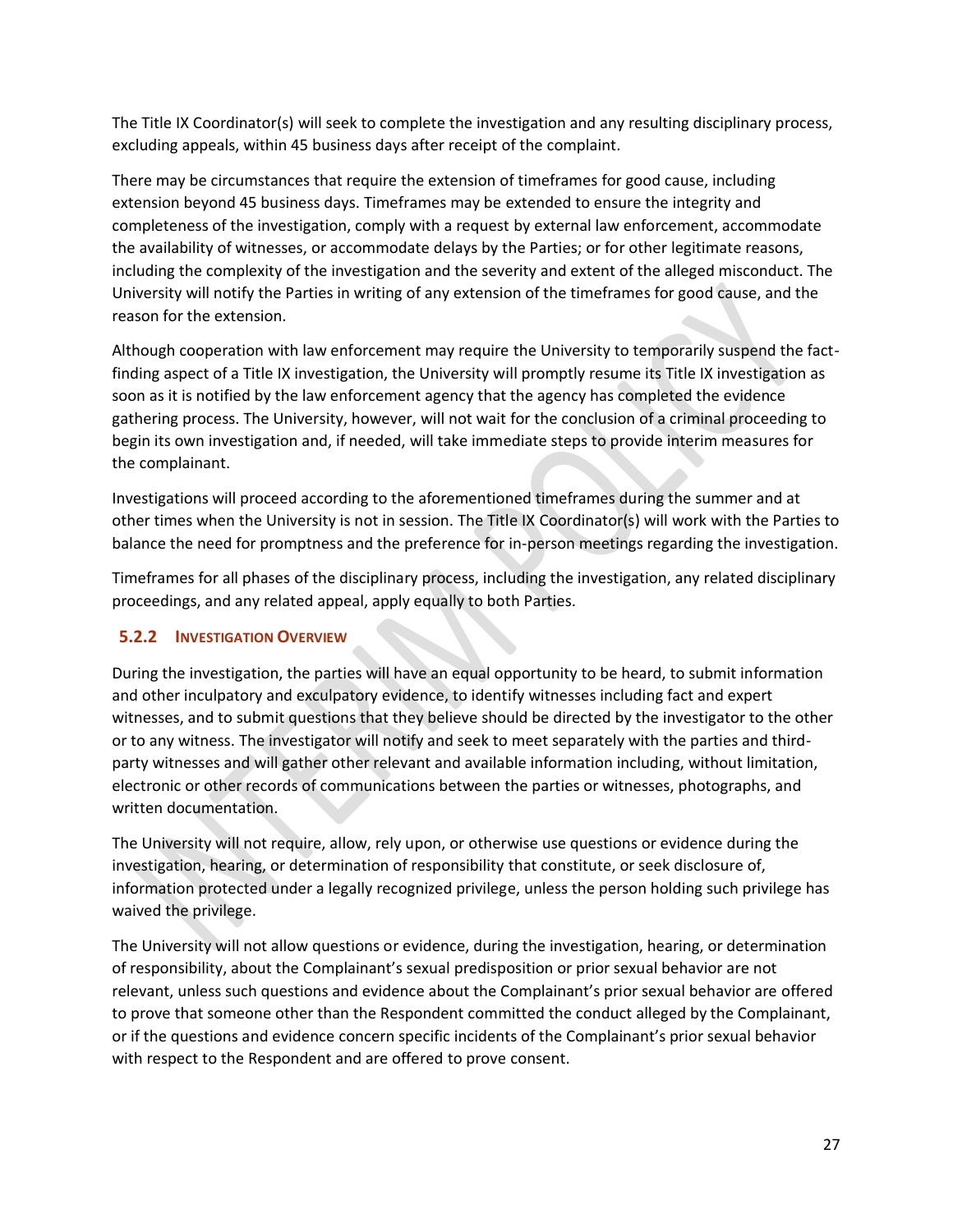The University will not restrict either Party from discussing allegations under investigation or from presenting relevant evidence.

# <span id="page-27-0"></span>**5.2.3 PARTICIPATION**

Exclusive of the Complainant and the Respondent, UST encourages all members of the University community to cooperate fully with Title IX investigation and disciplinary procedures.

It is understood that there may be circumstances in which a Complainant wishes to limit their participation. The complainant retains this right and will not be subject to discipline, although the University may be obligated to conduct an investigation.

Equally, there are numerous reasons why a Respondent may choose not to participate in the process. If a Respondent chooses not to participate in an investigation for any reason, the University process will continue, findings will be reached with respect to the alleged conduct, and the University will issue any sanctions, as appropriate. The University, however, will not draw any adverse inference from a Respondent's silence or stated desire to not participate.

The University will protect the privacy of the participating Parties and witnesses in any proceeding, meeting, or hearing to resolve complaints

# <span id="page-27-1"></span>**5.3 INSPECTION OF EVIDENCE AND THE INVESTIGATIVE REPORT**

Prior to completion of the investigative report, the Title IX Coordinator(s) will send to each Party a preliminary investigative report containing the evidence subject to inspection and review, redacted of personally identifiable information as necessary, in an electronic format or a hard copy. The Parties will have 10 business days to submit a written response, to meet again with the Investigator, and/or to request the collection of additional evidence by the Investigator. The evidence subject to inspection and review includes any evidence obtained as part of the investigation that is directly related to the allegation including the evidence upon which the University does not intend to rely in reaching a determination regarding responsibility and inculpatory or exculpatory evidence whether obtained from a Party or other source. The evidence subject to inspection and review will not contain any privileged or inadmissible information as defined in this policy.

Following the opportunity to review the preliminary investigative report, the Investigator will create a final investigative report that incorporates any written response or new information from the Parties or collected by the Investigator. The final investigative report will also fairly summarize the relevant evidence. The Investigator has the discretion to determine the relevance of any proffered evidence.

The Title IX Coordinator(s) will send to each Party the final investigative report in an electronic format or a hard copy, for their review and the parties will have 10 business days to submit a written response.

If there is significant, substantive, new information and/or evidence provided in the written response, the Investigator would make the final determination regarding whether a revised Final Investigative Report will be issued to both Parties. The Final Investigative Report and any written responses will be provided to the Decision-Maker at least three business days prior to the date of the hearing.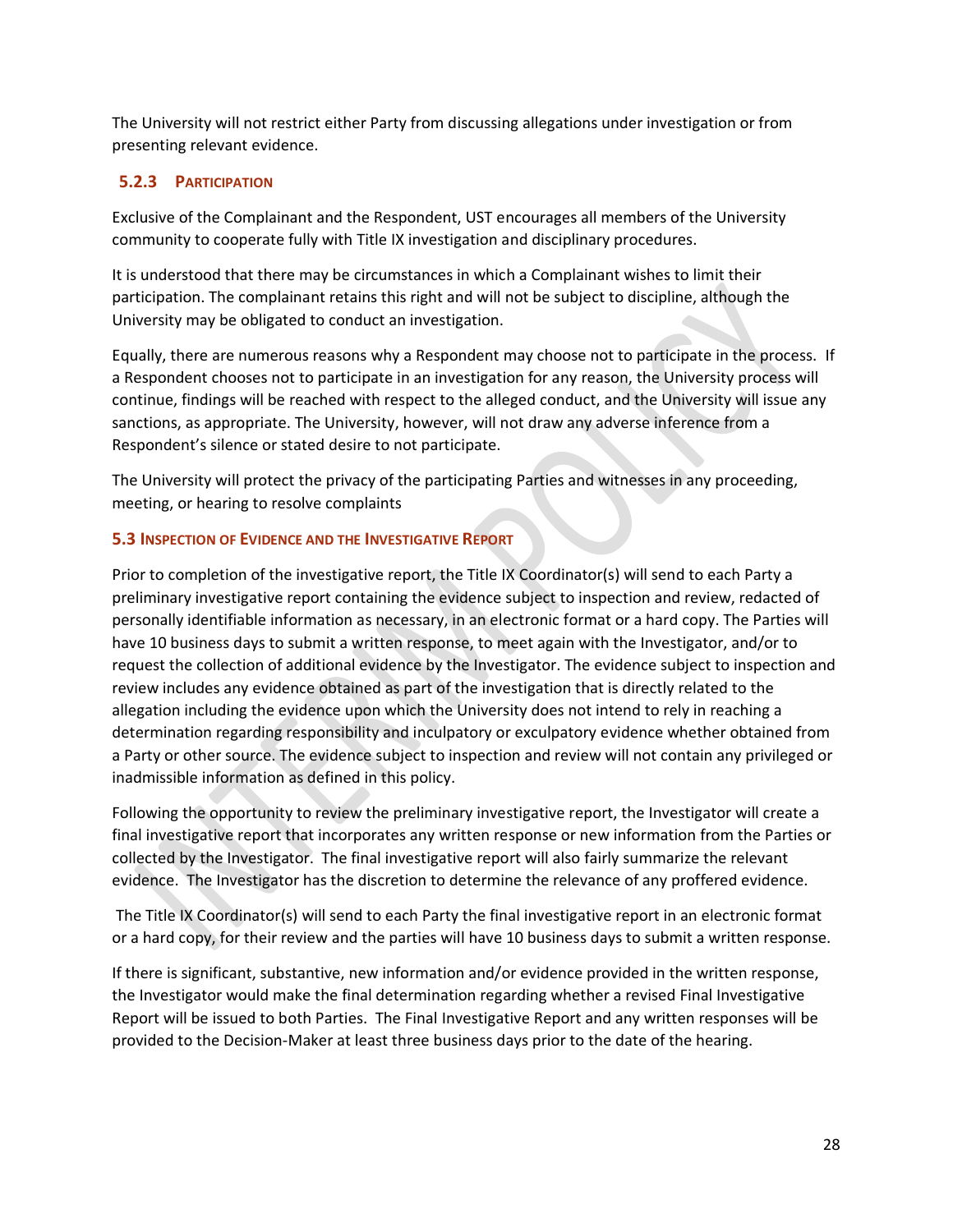For cases that meet the threshold for Title IX, the Title IX Coordinator(s) will secure written permission from the Parties to share the preliminary and final investigative reports with the Party's Advisor. The University will not share reports with any support person not acting in the role of the Advisor of Choice.

# <span id="page-28-0"></span>**5.3.1 ASSIGNMENT TO GRIEVANCE PROCEDURES**

If at the conclusion of the investigation, the University has not previously determined if the case meets the threshold and jurisdiction for Title IX, the Title IX Coordinator(s) will make a final determination as to whether to proceed under the Title IX or Non-Title IX Grievance Procedures. If the case does not meet the threshold and jurisdiction for Title IX, the Title IX Coordinator(s) will dismiss the case for purposes of Title IX and proceed under the Non-Title IX Grievance Procedures.

#### <span id="page-28-1"></span>**5.4 DETERMINATION REGARDING RESPONSIBILITY**

At the conclusion of the Investigation, the Parties will be provided with the name(s) of the Decision-Maker(s) and will be allowed five business days to request the removal and replacement of a Decision-Maker based on bias or conflict of interest. Any request for a change in a Decision-Maker must be accompanied by supporting information and the decision to assign a new Decision-Maker will be made by the Title IX Coordinator(s). At that time, either party may also request that the Parties not to be in the same room for any hearing or meeting in which both may attend. The University will determine the appropriate use of technology to satisfy the request.

# <span id="page-28-2"></span>**5.4.1 NON-TITLE IXGRIEVANCE PROCEDURES--STUDENTS**

For Non-Title IX cases in which the Respondent is a student, the determination regarding responsibility will be made at a live hearing utilizing the procedures outlined in this section.

The Parties may have an Advisor of Choice to accompany them to the hearing. The Advisor of Choice may not actively participate but may confer with the Party as is reasonably necessary. If the Advisor of Choice violates the rules or engages in behavior or advocacy that harasses, abuses, or intimidates either Party, a witness, or the Decision-Maker, that Advisor of Choice may be prohibited from further participation.

At least five business days prior to the hearing, the Parties must submit names of witnesses they would like to appear at the hearing and any relevant questions to be asked of the witnesses and the other party. The Party's may ask additional relevant questions at the hearing, but pre-submitted questions will be vetted in advance for relevancy and admissibility and ruled on during the live proceeding. Questions at the hearing are limited to those assessing credibility and relevant questions that have not previously been asked and answered in the final investigative report.

At the hearing, the Decision-Maker is responsible for maintaining an orderly, fair, impartial, and respectful hearing. The Decision-Maker has broad authority to respond to disruptive or harassing behaviors, including adjourning the hearing or excluding any offending person. The Decision-Maker will determine the method for questioning at the hearing, but exclusively the Decision-Maker will ask all questions posed by the Parties.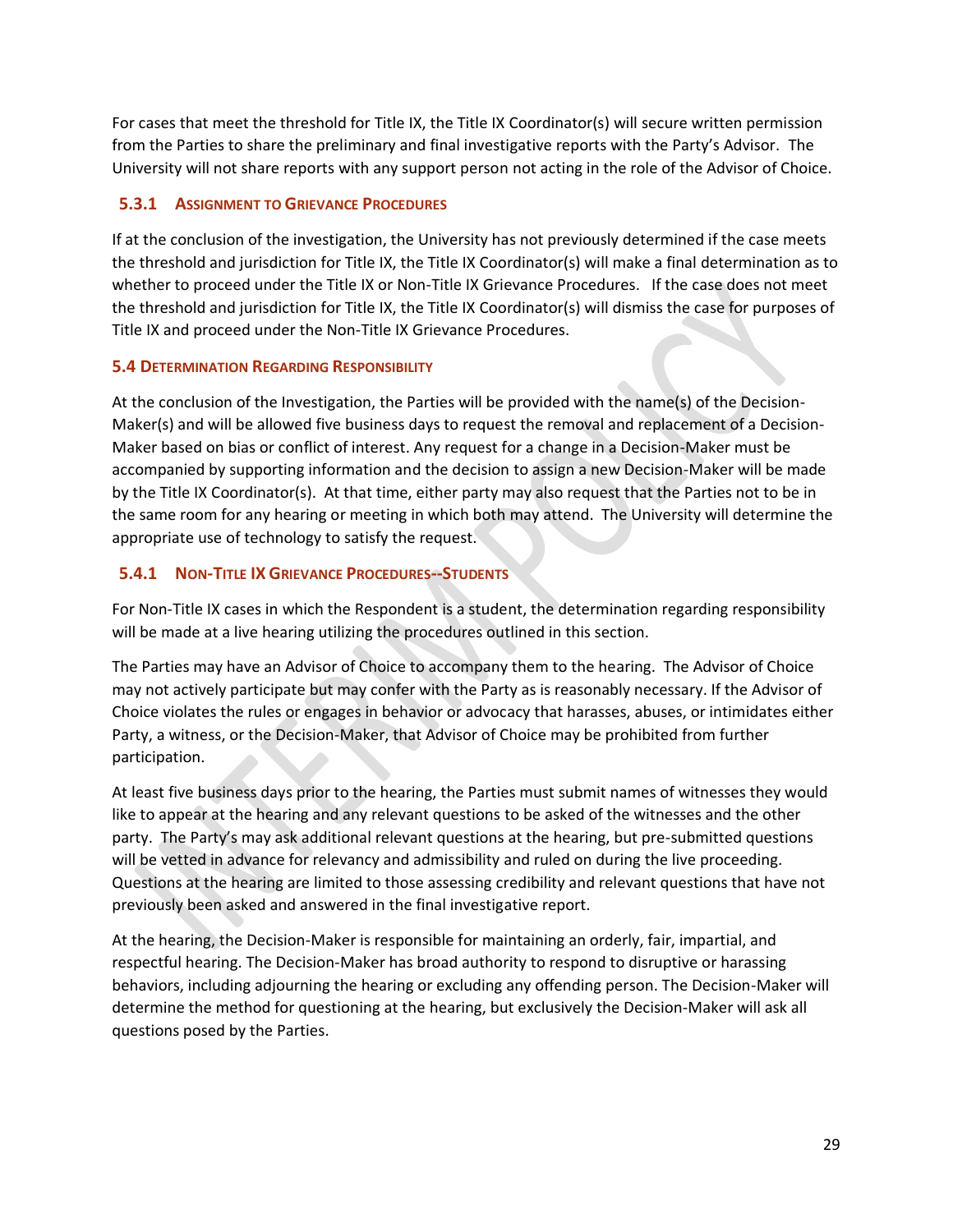In the absence of good cause, as determined by the Decision-Maker, information, witnesses, and other evidence discoverable through the exercise of due diligence that is not provided to the Investigator during the investigation will not be considered at the hearing.

All hearings are closed to the public. The University will make a recording but all other recordings are prohibited.

A Complainant, Respondent, or witness may decline to participate in the hearing. The Decision-Maker will not draw an inference about the responsibility determination based solely on a party's or witness' absence from the Hearing or refusal to submit to questions.

# <span id="page-29-0"></span>**5.4.2 NON-TITLE IXGRIEVANCE PROCEDURES—EMPLOYEES**

For Non-Title IX cases in which the Respondent is an employee, the determination regarding responsibility will be made by the Decision-Maker based on the final investigative report (there is no live hearing.) The Decision-Maker is responsible for maintaining an orderly, fair, and impartial process. The Decision-Maker, in his or her discretion, may pose additional questions to the Parties or to witnesses in writing or in person. A Complainant, Respondent, or witness may decline to further participate. The Decision-Maker will not draw an inference about the responsibility determination based solely on a party's or witness' refusal to submit to additional questions.

In the absence of good cause, as determined by the Decision-Maker, information, witnesses, and other evidence discoverable through the exercise of due diligence that is not provided to the Investigator during the investigation will not be considered at the hearing.

# <span id="page-29-1"></span>**5.4.3 TITLE IX GRIEVANCE PROCEDURES FOR STUDENTS AND EMPLOYEES**

For cases that have been determined by the Title IX Coordinator(s) to meet the threshold for Title IX Sexual Harassment as well as the Title IX jurisdictional requirements, the determination regarding responsibility will be made at a live hearing utilizing the procedures outlined in this section.

The Parties may have an Advisor of Choice at the hearing. The Advisor is responsible for conducting the cross-examination, which includes asking the other Party, and any witnesses all relevant questions and follow-up questions, including those challenging credibility. If a Party does not have an Advisor, the University will appoint one on behalf of the Party free of charge. In this capacity, the Advisor will be appointed for the sole purpose of conducting cross-examination of the other Party and witnesses. If the Advisor violates the rules or engages in behavior or advocacy that harasses, abuses, or intimidates either Party, a witness, or the Decision-Maker, that Advisor or Support Person may be prohibited from further participation.

At the hearing, the Decision-Maker is responsible for maintaining an orderly, fair, impartial, and respectful hearing. The Decision-Maker has broad authority to respond to disruptive or harassing behaviors, including adjourning the hearing or excluding any offending person. The Decision-Maker will determine the method for questioning at the hearing. Only relevant cross-examination and other questions may be asked of a Party or witness. Before a Complainant, Respondent, or witness answers a cross-examination or other question, the Decision-Maker must first determine whether the question is relevant and explain any decision to exclude a question as not relevant. The Decision-Maker must explain to the Party proposing the questions any decision to exclude a question as not relevant.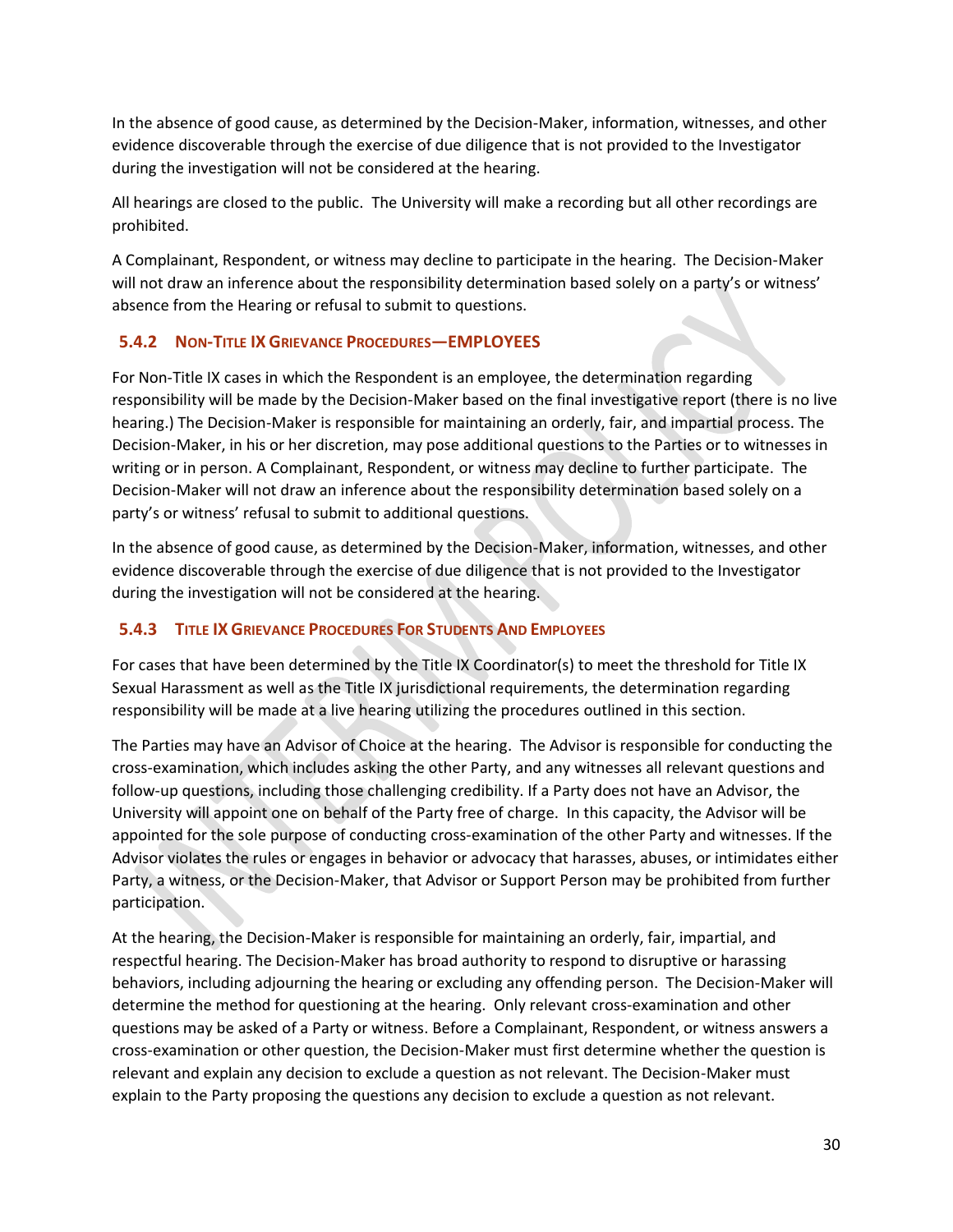In the absence of good cause, as determined by the Decision-Maker, information, witnesses, and other evidence discoverable through the exercise of due diligence that is not provided to the Investigator during the investigation will not be considered at the hearing.

All hearings are closed to the public. The University will make a recording, but all other recordings are prohibited.

A Complainant, Respondent, or witness may decline to participate in the hearing and the Decision-Maker will not rely on any previous statement of that party or witness in reaching a determination as to responsibility. The Decision-Maker will not draw an inference about the responsibility determination based solely on a party's or witness' absence from the Hearing or refusal to submit to questions.

#### <span id="page-30-0"></span>**5.5 FINDINGS**

# <span id="page-30-1"></span>**5.5.1 STANDARD OF EVIDENCE**

The Decision-maker shall use a preponderance of the evidence standard to determine whether the alleged violation of the policy occurred. The preponderance of the evidence means a standard of proof in which the totality of the evidence offered in support of a fact is greater or more convincing than the evidence which is offered in opposition to it; given the totality of information the version of events that is more likely than not. Preponderance of the evidence is understood to require more than 50 percent certainty to determine responsibility for a policy violation (51% or greater).

#### <span id="page-30-2"></span>**5.5.2 WRITTEN DETERMINATION OF RESPONSIBILITY**

The Complainant and Respondent will simultaneously receive a written determination regarding responsibility applying the preponderance of the evidence standard typically within five (5) business days of the determination of responsibility. The written determination letter, drafted by the Decision-Maker, will include:

- The allegations constituting sexual harassment;
- A description of the procedural steps taken during the grievance process;
- Findings of fact supporting the determination;
- Conclusions regarding the application of the Policy to the facts;
- A statement, and rationale for the result of each allegation including findings, sanctions, and remedies; and
- Options for appeal.

The determination of responsibility becomes final either on notification of the results of the appeal, or the date on which an appeal would no longer be considered timely.

#### <span id="page-30-3"></span>**5.5.3 SANCTIONS AND REMEDIES**

If there is a finding of responsibility based on a preponderance of the evidence, the determination of sanctions and remedies will be made by the Decision-Maker in consultation with the respective trained University Administrator.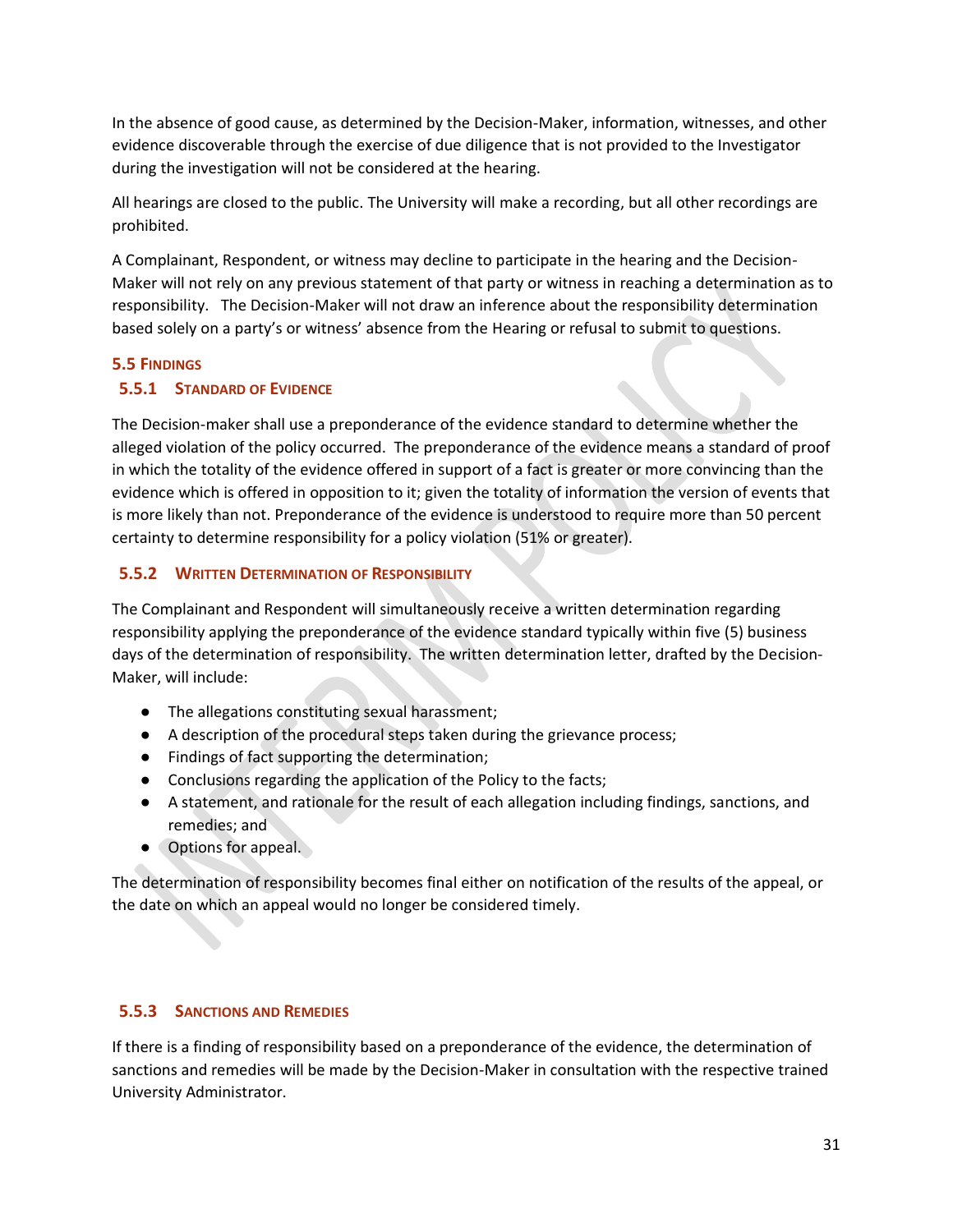Sanctions will be determined based on the seriousness of the misconduct and the Respondent's previous disciplinary history (if any).

Remedies are designed to restore or preserve equal access to the recipient's education program or activity. Such remedies may include Supportive Measures; however, remedies need not be nondisciplinary or non-punitive and need not avoid burdening the respondent.

The following are types of disciplinary action that may be imposed, singly or in combination for student Respondents who are found to have violated this Policy:

- 1. **Admonition** a written or verbal reprimand.
- 2. **Disciplinary Warning** indicates that further violations may result in more severe disciplinary action. The warning shall not exceed a period of one calendar year and shall be removed automatically when the imposed period expires.
- 3. **Disciplinary Probation** indicates further violations may result in additional disciplinary sanctions, up to and including expulsion. Such probation may last longer than one calendar year.
- 4. **Restitution**  reimbursement for damages, monies owed, or misappropriation of property. Reimbursement may take the form of service in kind.
- 5. **Fine**  a monetary fine applied to the student's account. Fines are used sparingly, and only if the violation warrants a fine. Fines may also be used if there is a time restraint.
- 6. **Educational** an assignment designed to educate a student about the potential impact of misconduct and to prevent reoccurrence. May include referral to a campus department, educational workshops, or an assignment (i.e. reflection papers, flyer, and journal).
- 7. **Loss of Privileges** a temporary or permanent loss of university privileges, including but not limited to loss of privileges to access a building(s), to hold a leadership position in a student group, to participate in study abroad programs, to hold a part-time job on campus, to register as a student group, or to participate in social or extracurricular events/activities; may also result in withholding of an official transcript or blocking enrollment for a specified period of time. This flexible penalty may impose limitations to fit the particular case.
- 8. **Residence Hall Suspension** a temporary or permanent removal of a student from a specific residence hall or from all University housing.
- 9. **Student Group Suspension** removal of privileges and recognitions accorded to student groups for a specified period.
- 10. **Suspension from the University** prohibits the student during the period of suspension from entering the University campus, attending University-sponsored functions, and from registering for or attending classes.
- 11. **Expulsion from the University** permanent severance from the University.
- 12. **University Withdrawal** a student may be administratively withdrawn from a class, a course, or all courses. A withdrawn student may also be prohibited from entering University premises and barred from re-enrollment until specific conditions are met. Reasons for University withdrawal include, but are not limited to, (1) to prevent the disruption of the education process; (2) the student failed to respond to an official summons from a University official; (3) the student has been suspended or expelled from the University.
- 13. **Immediate Suspension** immediate removal from all or part of the University premises while the conduct process is pending when a violation reasonable indicates that the student's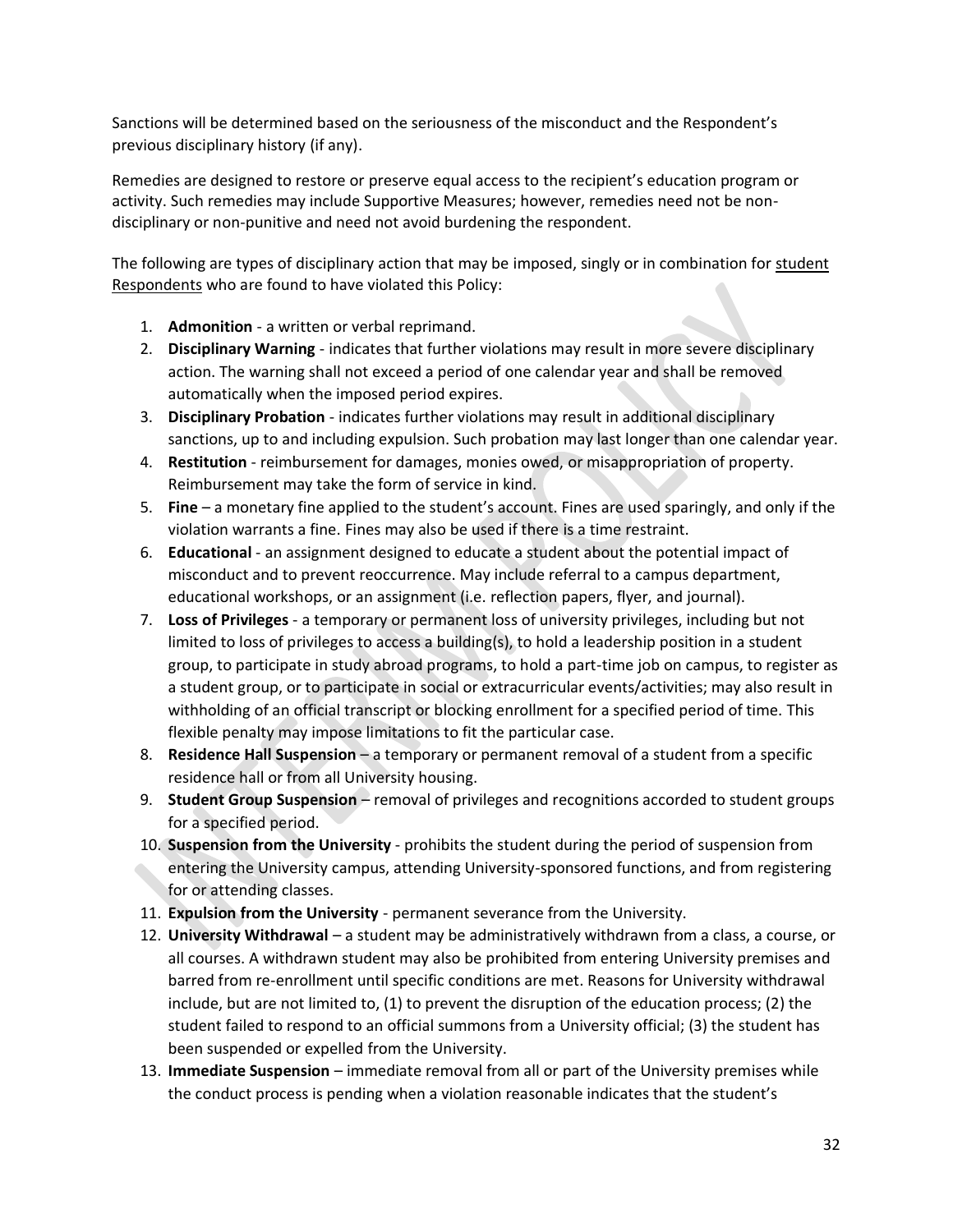continued presence poses a substantial or immediate danger to the health, safety or welfare of any member of the University community or to the University premises (This is applicable only to Non-Title IX complaints.)

- 14. **No-Contact Order** the Dean of Students may impose a limited or campus-wide No-Contact Order between parties involved in a conduct matter when the fear of retaliation and/or harassment may be present. Specific instructions will accompany the No-Contact Order outlining expected behavior including face-to-face contact, correspondence, email, social media, or telephone. Friends and relatives are also prohibited from contact on behalf of either party.
- 15. **Removal of Good Conduct Standing** a temporary or permanent removal of good conduct standing, which may prevent the student from accepting / maintaining leadership roles on campus.

The following are types of disciplinary action that may be imposed, singly or in combination for employee Respondents who are found to have violated this Policy:

- 1. **Oral Warning**-For infractions that the University deems to be minor, the employee will at a minimum be issued an oral warning.
- 2. **Written Warning Notice** The employee will, at a minimum, be issued a written warning notice for repeated minor infractions or for a more substantial infraction. The written warning notice for a more substantial infraction may include a probationary statement with possible dismissal. The written warning notice should be prepared following a corrective action discussion with the employee. The employee will be given an opportunity to comment in writing and should be asked to sign the notice, acknowledging receipt. Three copies of the notice will be distributed as follows: (1) employee; (2) supervisor, and (3) personnel file.
- 3. **Discharge-**For infractions management deems to be sufficiently serious or continued failure to respond appropriately to prior corrective action, discharge is appropriate. The approval of the President or Associate Vice President of Human Resources must be obtained prior to the discharge of an employee under any circumstances.

The Complainant and the Respondent have equal rights to an impartial appeal. All appeals will be referred to an Appellate Decision-Maker appointed by the President. The Decision-Maker for the appeal will not have served as Investigators or Decision-Maker in the previous steps of the process.

A Complainant or Respondent may file a written appeal with the Title IX Coordinator(s) because:

(A) Procedural irregularity that affected the outcome of the matter;

(B) New evidence that was not reasonably available at the time the determination regarding responsibility or dismissal was made, that could affect the outcome of the matter; and

(C) The Title IX Coordinator(s), investigator(s), or decision-maker(s) had a conflict of interest or bias for or against Complainants or Respondents generally or the individual Complainant or Respondent that affected the outcome of the matter.

The purpose of an appeal is not to initiate a review of substantive issues of fact or a new determination of whether a violation of University rules has occurred. The appellate Decision-Makers may decide to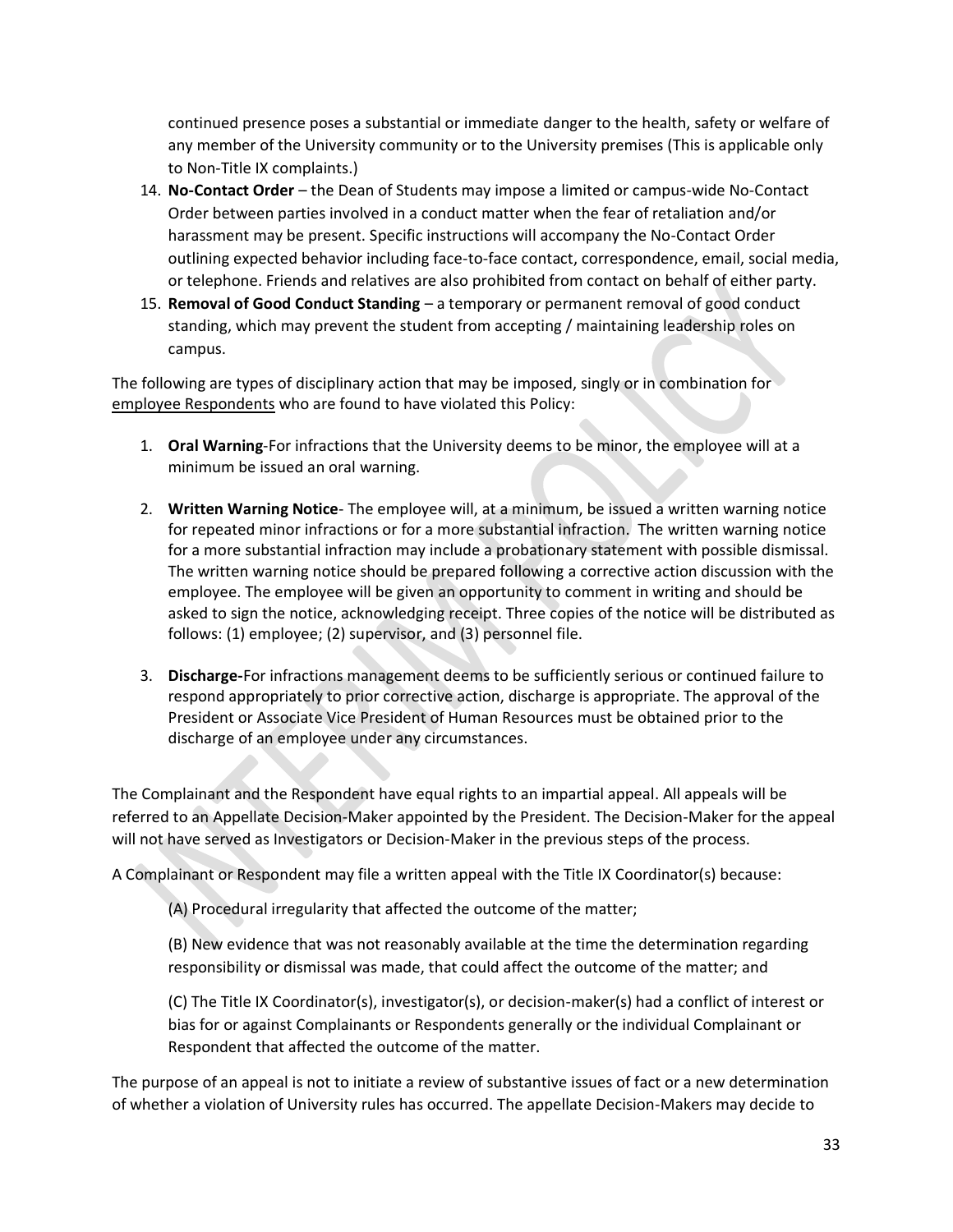uphold the original decision, to alter the imposed penalty, or to return the case for additional proceedings or other action.

The deadline for filing a written appeal is five business days from the date the Parties are provided the written determination of responsibility. If either Party files an appeal, the Title IX Coordinator(s) will notify the other Party in writing and provide both parties in writing the opportunity to submit a written statement in support of or challenging the outcome.

The Title IX Coordinator(s) will have primary responsibility for interactions with the Parties, for the gathering of information needed for the appeal, and for notifying both Parties in writing of the outcome of any appeal. The written decision regarding the appeal will be provided simultaneously within five business days after the conclusion of the review and will describe the results of the appeal and the rationale for each result.

# <span id="page-33-0"></span>**6 RECORD-KEEPING AND ANNUAL REPORTS**

The University will keep for 7 years, the following:

- All information obtained as part of each Sexual Misconduct investigation, including any determination regarding responsibility and any audio or audiovisual recording or transcript; any disciplinary sanctions and/or remedies; any appeal, including the result of the appeal; and any informal resolution and the result therefrom.
- All information regarding any action taken, including supportive measures, and a rationale as to why a Complaint was not filed. If a Complainant was not provided supportive measures, a rationale must be provided as to why supportive measures were not provided.
- All training materials used to train Title IX Coordinator(s), Investigators, Decision Makers, and those who facilitate the informal resolution process.

Generally, information from a student's discipline file is not released without the written consent of the student. However, certain information may be provided to individuals within or outside the University who have a legitimate legal or educational interest in obtaining it. Typically, the information that is released to those outside of the University is limited to information associated with findings of "in violation" which resulted in a suspension or expulsion (discipline file). Please refer to the federal Family Educational Rights and Privacy Act of 1974 (FERPA).

Personnel files are the property of the University and will not be shared without a subpoena.

# <span id="page-33-1"></span>**7 EDUCATION PROGRAMS AND TRAINING OF TITLE IX PERSONNEL**

# <span id="page-33-2"></span>**7.1.1 TRAINING FOR THE UNIVERSITY COMMUNITY**

The University engages in comprehensive, intentional, and integrated programming, initiatives, strategies, and campaigns intended to reduce and eliminate sexual misconduct or other forms of prohibited conduct which:

● are culturally relevant, inclusive of diverse communities and identities, sustainable, responsive to community needs, and informed by research, or assessed for value, effectiveness, or outcome;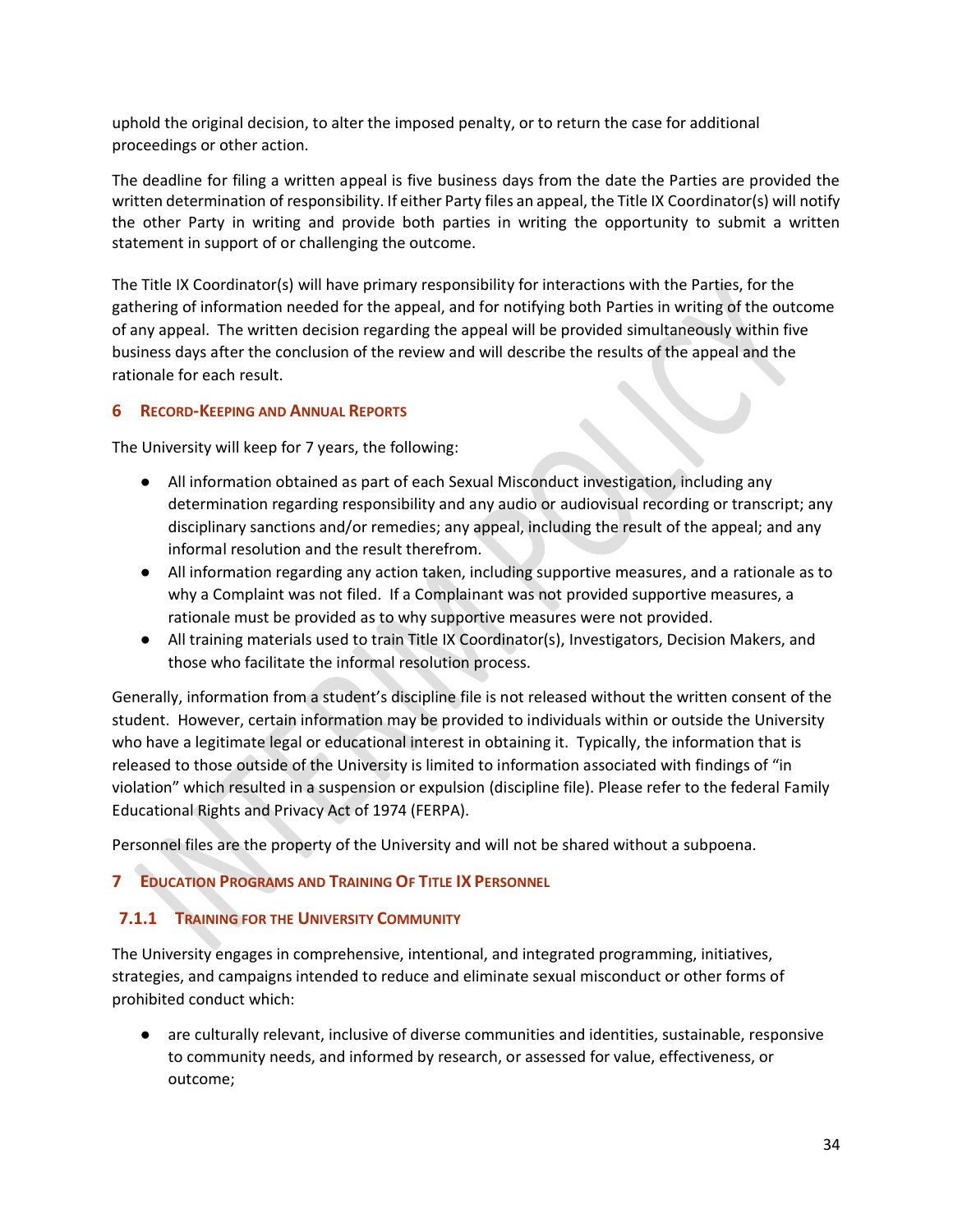- consider environmental risk and protective factors as they occur on the individual, relationship, institutional, community and societal levels; and
- include primary prevention and awareness programs directed at incoming students and ongoing prevention and awareness campaigns directed at current students.

Risk Reduction means options designed to decrease perpetration and bystander action, and to increase empowerment for victims in order to promote safety and to help individuals and communities address conditions that facilitate violence. Experiencing Sexual Misconduct or other forms of prohibited conduct is never the victim's fault. Only abusers are responsible for the abuse they perpetrate. However, the following are some strategies to reduce risk of victimization. For example, The Rape, Abuse, & Incest [National Network](http://www.rainn.org/) (RAINN) has created a list that can be find by clicking here: [https://www.rainn.org/safety-prevention.](https://www.rainn.org/safety-prevention)

Bystanders play a critical role in the prevention of sexual and relationship violence. The University promotes a culture of community accountability where bystanders are actively engaged in the prevention of violence without causing further harm. Individuals may not always know what to do even if they want to help. Below is a list of some ways to be an active bystander. If you or someone else is in immediate danger, dial 911, if a person is yelling at or being physically abusive towards another and it is not safe for you to interrupt.

- Watch out for your friends and fellow students/employees. If you see someone who looks like he or she could be in trouble or need help, ask if he or she is ok.
- Confront people who seclude, hit on, attempt to make out with, or have sex with people who are incapacitated.
- Speak up when someone discusses plans to take sexual advantage of another person.
- Believe someone who discloses sexual assault, abusive behavior, or experience with stalking.
- Refer people to on or off campus resources listed in this policy for support in health, counseling, or with legal assistance.

# <span id="page-34-0"></span>**7.2 TRAINING OF TITLE IX PERSONNEL**

The University will require that the Title IX Coordinator(s), Investigators, and Decision-Makers and any person who facilitates an informal resolution process receive annual training per the requirements of Title IX, the Clery Act-VAWA and Texas law, and do not have a conflict of interest or bias for or against Complainants or Respondents generally or an individual Complainant or Respondent.

The annual training provided includes but is not limited to the following: the definition of sexual harassment, including an understanding of educational program or activity; how to conduct an investigation and grievance process including hearings, appeals, and informal resolution processes; how to serve impartially, including avoiding prejudgment about the facts at issue, conflicts of interest, and bias; the technology to be used at a live hearing; issues of relevance, including questioning, and investigative reports.

# <span id="page-34-1"></span>**8 DISABILITY ACCOMMODATIONS AND INTERPRETIVE SERVICES**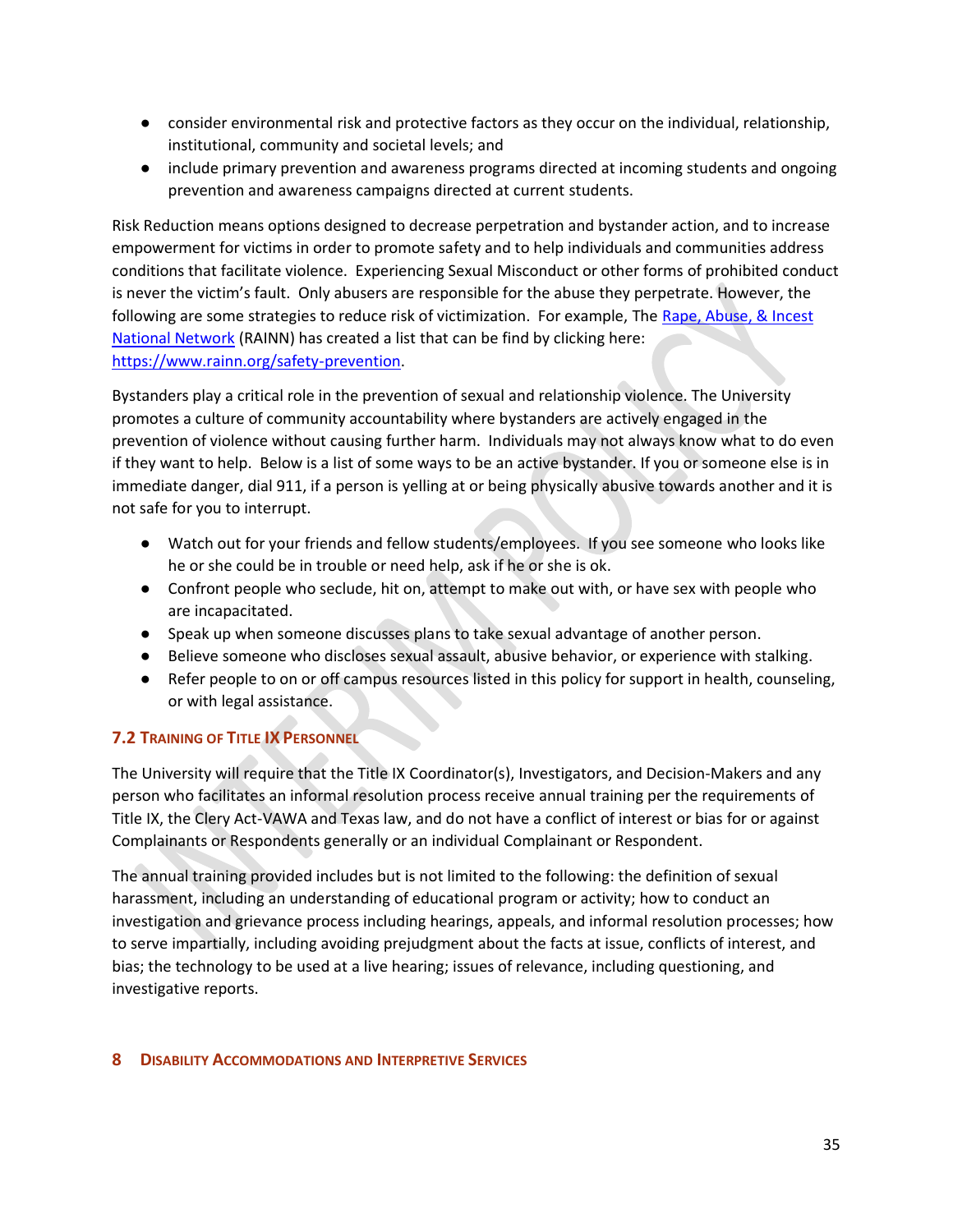The University makes every reasonable effort to accommodate individuals with disabilities in accordance with Section 504 of the Rehabilitation Act of 1973 (504) and the Americans with Disabilities Act Amendments Act of 2008 (ADAAA). In compliance with this commitment, UST employs a Disability Services department to determine reasonable and appropriate accommodations and auxiliary aides for access and participation in college sponsored classes, services, and programs.

Students with a disability who desire an accommodation regarding this Policy must request an accommodation with the Title IX Coordinator. The Title IX Coordinator will make a determination regarding the request after consultation with Access and Disability Services and notify the appropriate Parties. An Individual will not be considered to have a disability allowing for an accommodation unless and until the student has met with Access and Disability Services and been noted as a person to whom accommodations should be provided.

Employees with a disability should provide the required documentation to Human Resources.

If you have any questions regarding how to submit documentation with Disability Services or HR so you may receive accommodations pursuant to this policy, please contact the following persons:

#### **Section 504 Coordinator(s):**

**Primary for Students:** Director of Access and Disability Services (713) 525-3162

**Secondary for Students:** Vice President for Student Affairs (713) 525-3570

**Primary for Faculty and Staff Employees**: Associate Vice President of Human Resources (713) 525-3813

**Secondary for Faculty and Staff Employees:** Vice President of Finance and Business Affairs (713) 525- 6919

**Students or Employees who require interpretive services as non-native English speakers should make the request for translation services to the Title IX Coordinator(s).**

# <span id="page-35-0"></span>**9 REVISION AND INTERPRETATION**

UST reserves the right to review and update the Policy in accordance with changing legal requirements and specific needs of the University.

Any questions of interpretation regarding the Policy shall be referred to the Title IX Coordinator(s). The Title IX Coordinator(s)'s determination is final.

All reports received by the University after August 13, 2020 will be administered in accordance with the procedures described under this Policy.

# <span id="page-35-1"></span>**1ST AMENDMENT CONSIDERATIONS**

The University is committed to protecting, maintaining, and encouraging both freedom of expression and full academic freedom of inquiry, teaching, service, and research. Nothing in this Policy shall be construed to penalize a member of the community for expressing an opinion, theory, or idea in the process of responsible teaching and learning. Accordingly, any form of speech or conduct that is